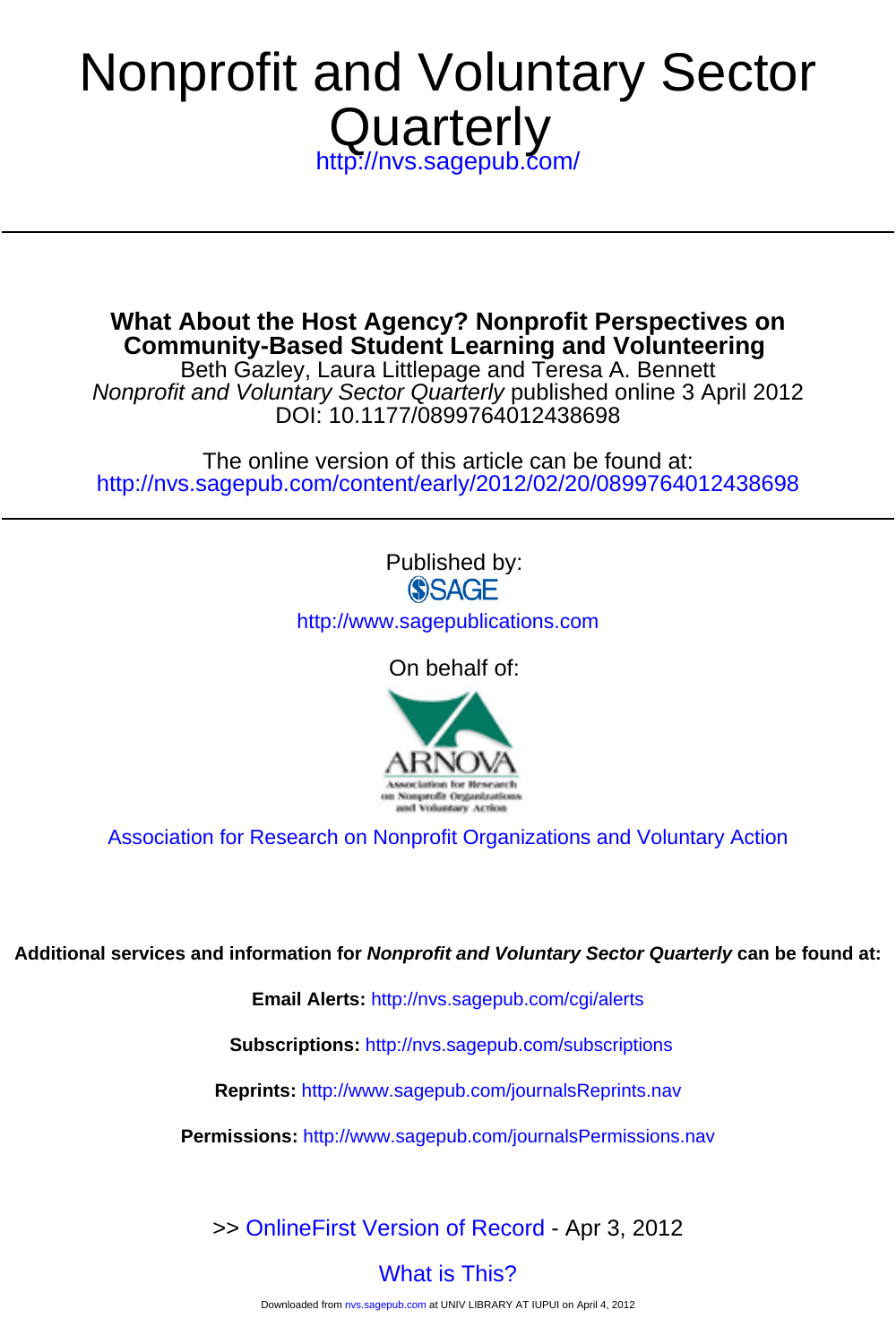Nonprofit and Voluntary Sector Quarterly XX(X) 1–22 © The Author(s) 2012 Reprints and permission: sagepub.com/journalsPermissions.nav DOI: 10.1177/0899764012438698 http://nvsq.sagepub.com



# **What About the Host Agency? Nonprofit Perspectives on Community-Based Student Learning and Volunteering**

# $\mathbf{B}$ eth Gazley<sup>!</sup>, Laura Littlepage<sup>2</sup>, and Teresa A. Bennett<sup>2</sup>

## **Abstract**

College student volunteerism and interest in community-based learning are on the rise. Are communities ready for them? This article examines the "supply side" of student engagement: nonprofit capacity to accommodate students. Our analysis of a large random sample of nonprofit managers in two contrasting communities finds that many of the volunteer management (VM) functions assumed to be important in any volunteer context also are important to student engagement. We also find role differentiation between interns, service learners, and general volunteers in the VM tools used to engage these students and the outcomes that can be expected. Despite variation in reported outcomes, nonprofit managers consider some aspects of VM to be essential to all campus–community partnerships. We find that each type of student involvement contributes to organizational capacity in specific ways and that student engagement depends on adequate VM capacity (VMC). Our conclusion discusses how the findings challenge service learning as presently formulated.

# **Keywords**

volunteer management capacity, service learning, student–community engagement

# **Introduction**

College student–community engagement and experiential education take many forms: internships, *practica* and other forms of field experience; volunteerism and

<sup>1</sup>Indiana University, Bloomington, IN, USA <sup>2</sup>Indiana University–Purdue University Indianapolis, IN, USA

#### **Corresponding Author:**

Beth Gazley, Indiana University, 1315 East 10th Street, Bloomington, IN 47405, USA Email: bgazley@indiana.edu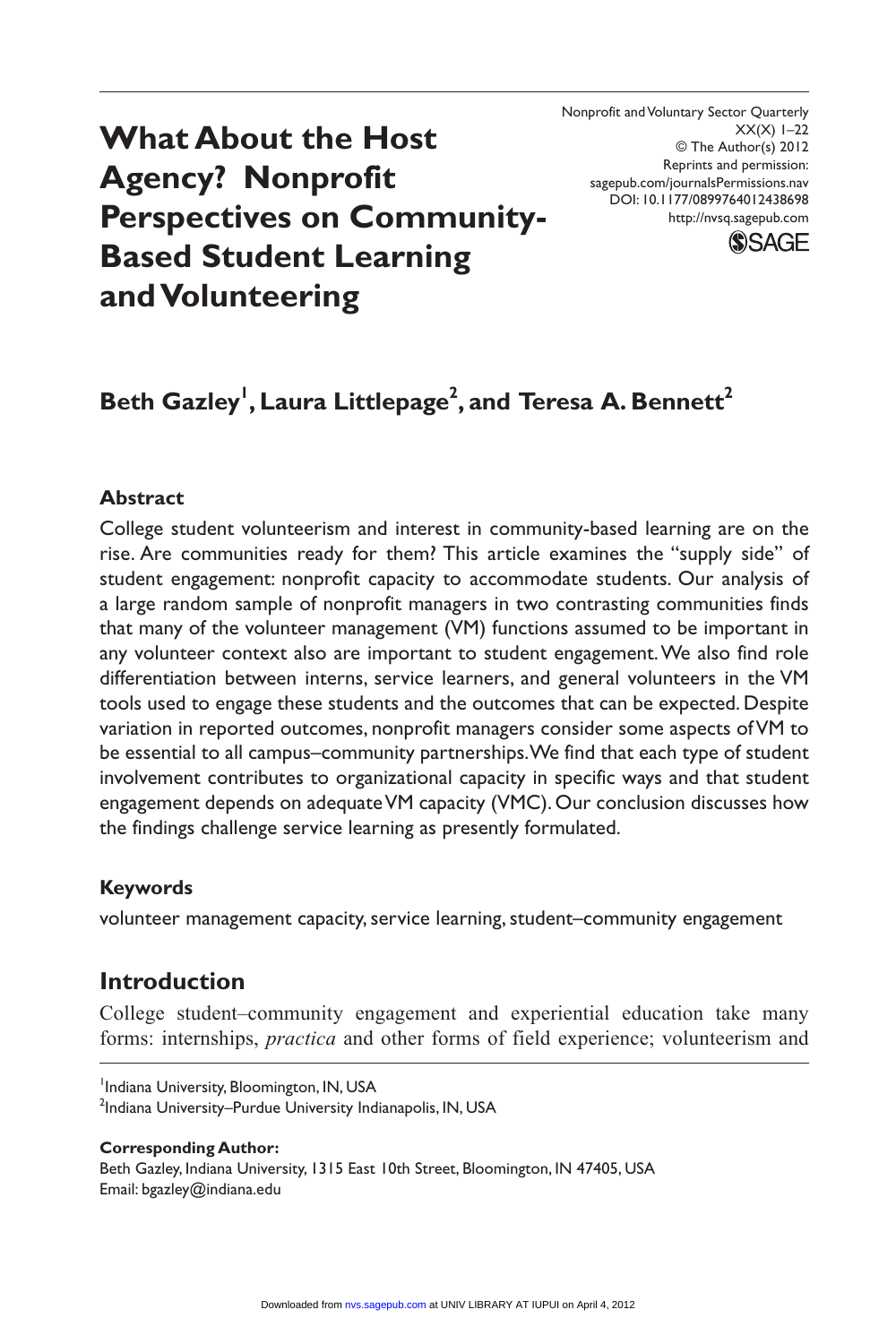community service; and community-based service learning and educational activities attached to college courses. Given its diversity in purpose and form, student–community engagement can be viewed through at least three lenses: as a form of student learning, as a public policy instrument to promote civic engagement, and as a service delivery tool involving unpaid labor.

In contrast to the focus of much of the prior literature on student outcomes, we ask whether the rapid increase in campus and student demand for these experiences nationally has been matched with equal attention to community capacity to provide these experiences (Bailis & Ganger, 2006; Bringle & Hatcher, 2002; Bushouse, 2005; Cruz & Giles, 2000; Edwards, Mooney, & Heald, 2001; Imperial, Perry, & Katula, 2007; Jones, 2003; Sandy & Holland, 2006; Stoecker & Tryon, 2009; Vernon & Ward, 1999; Worrall, 2007). In other words, we suggest there is value in understanding the most equitable balance between the "demand" side of the equation, where campuses and policy makers push for more student engagement (Butin, 2006), and the "supply" side, particularly community capacity to engage and manage students. Such a perspective is consistent with the volunteer management (VM) literature and also with the substantial literature on student–community engagement, where experts observe that community organizations represent an essential constituency that must be afforded reciprocal benefits and included in outcome measurement (Bringle & Hatcher, 1996). Civil society scholars may be especially attuned to an interdisciplinary perspective on student civic engagement, which must consider both its pedagogical value, the public policy benefits, and the coordination challenges.

#### **Literature Review**

As community volunteers, students are a valuable, yet challenging, group for community agencies. Nationally, more than 30% of college-aged youth volunteer (Dote, Cramer, Dietz, & Grimm, 2006; see Griffith, 2010, 2011 for further analysis of student volunteer rates), while the volunteer rate among high school students has doubled in the past 15 years, to 28% (Grimm et al., 2006). The 2009 annual survey by the Higher Education Research Institute finds nearly one third (31%) of college freshmen indicating a very good chance of participation in community service while in college, and an additional 41% indicating at least some chance that they would participate (Pryor, Hurtado, DeAngelo, Palucki Blake, & Tran, 2009). Many students became involved in community activities during high school, and they enter college eager to serve and to learn. Only a portion of this service is required through courses, and the amount of voluntary student service is increasing (Griffith, 2011). Many agencies are keen to attract these students to their volunteer ranks.

In this article, we use the term *community-based student engagement* to describe all forms of student–community engagement, including service learning, professionally oriented experiential learning such as internships and *practica*, and other community volunteering in which students engage on their own or through campus organizations. Service learning represents a distinct subgroup of experiential learning in which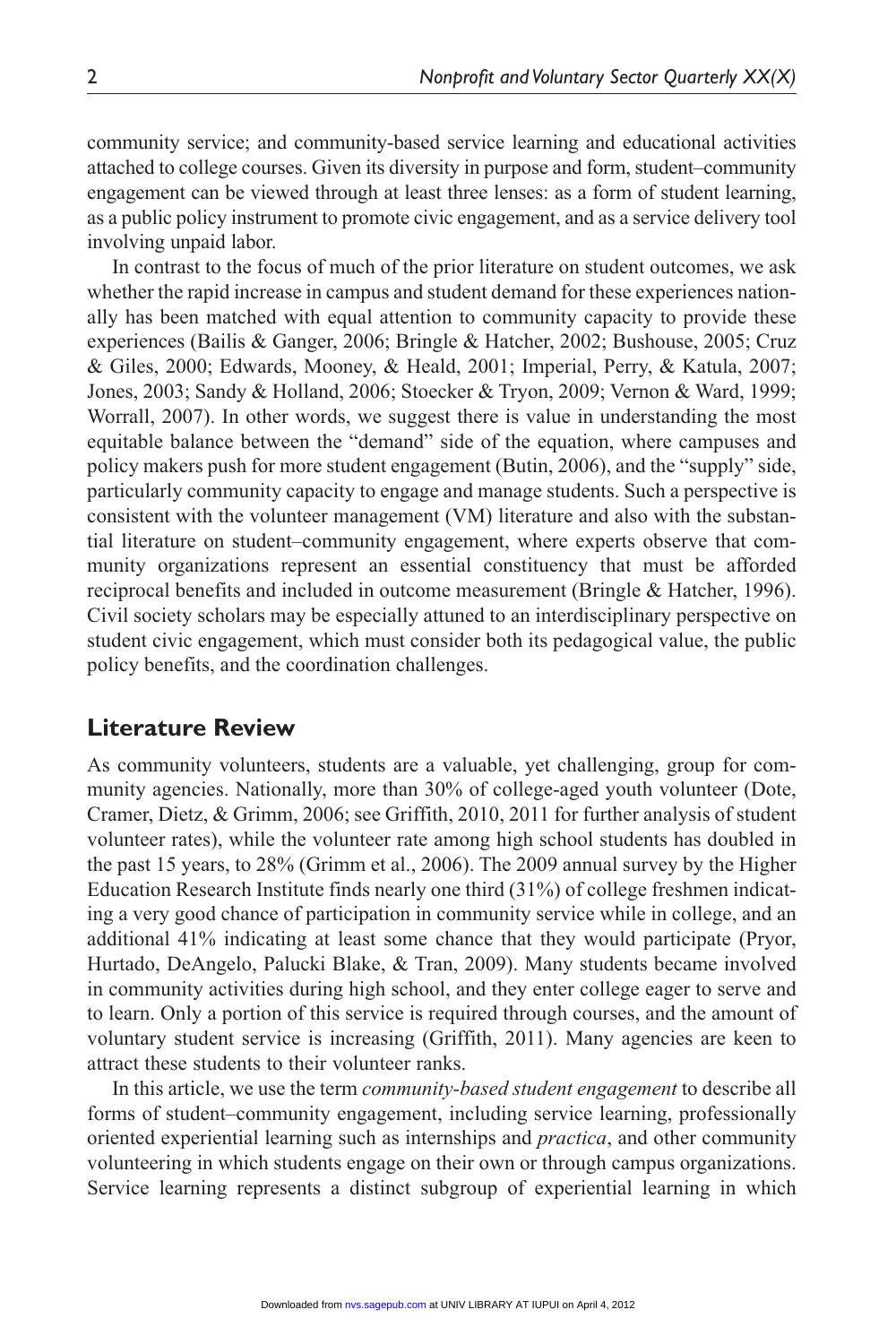students are involved in an organized service activity that meets identified community needs through a course or other credit-bearing assignment. Many of these activities, including both service learning and internships, address more than community objectives because they also expect the experience to help students develop an understanding of course content, appreciate their discipline, or enhance their sense of values and civic responsibility (Bringle, Hatcher, & MacIntosh, 2006). However, the potential burden such learning goals place on host agencies is not well understood.

This article is organized to assess the managerial dynamics of student involvement in a nonprofit agency. Student involvement can impose additional responsibilities on organizational staff and leaders when students enter an organization as a learner. However depending on the activity, agencies might tap additional campus resources to share the responsibilities of student coordination and may achieve additional organizational benefits through student involvement.

They might also face additional challenges. Staff may need to supervise a variety of student types who are involved in different aspects of the organization's work (as volunteers, on class projects, and as interns). Faculty may ask agency staff to design meaningful projects that can be completed in 8 to 16 weeks. Staff may need to supervise student projects, often on a tight, semester-length deadline, and possibly devote more time and staff resources to student learners than other volunteers. Our past research suggests that host organizations perform a variety of additional managerial functions for interns or service learners that they do not necessarily provide for other volunteers, including reflective activities (Gazley, Littlepage, & Myers, 2007). We also found that organizations may feel external pressure to involve student service learners even when the activity is not entirely in line with internal organizational needs and priorities. In addition, as Bringle and Hatcher (1996, p. 222) have observed, "unlike practice and internships, the experiential activity in a service-learning course is not necessarily skill-based," meaning agencies may embark on a relationship with potentially weaker programmatic benefit.

College students' expectations and expertise vary widely. Agency staff may find that reluctant students facing a class requirement require extra effort to motivate or supervise. An assignment made as part of a class also may increase the likelihood of a mismatch between the student and agency, compared with activities for which students volunteer on their own. Agencies may have to screen students differently than other volunteers, if they are offered the option of screening at all. When (and if) faculty perform the screening function, agencies are left with less control over volunteer resources and with a potentially weaker match between student qualifications and agency needs.

With respect to the potential benefits, many student–community activities, particularly when they are credit-based, bring campus administrative resources with them, so that community organizations can sometimes rely on campus personnel to manage record-keeping, supervision, and other managerial tasks. Students might also bring scholarly resources that reinforce organizational learning.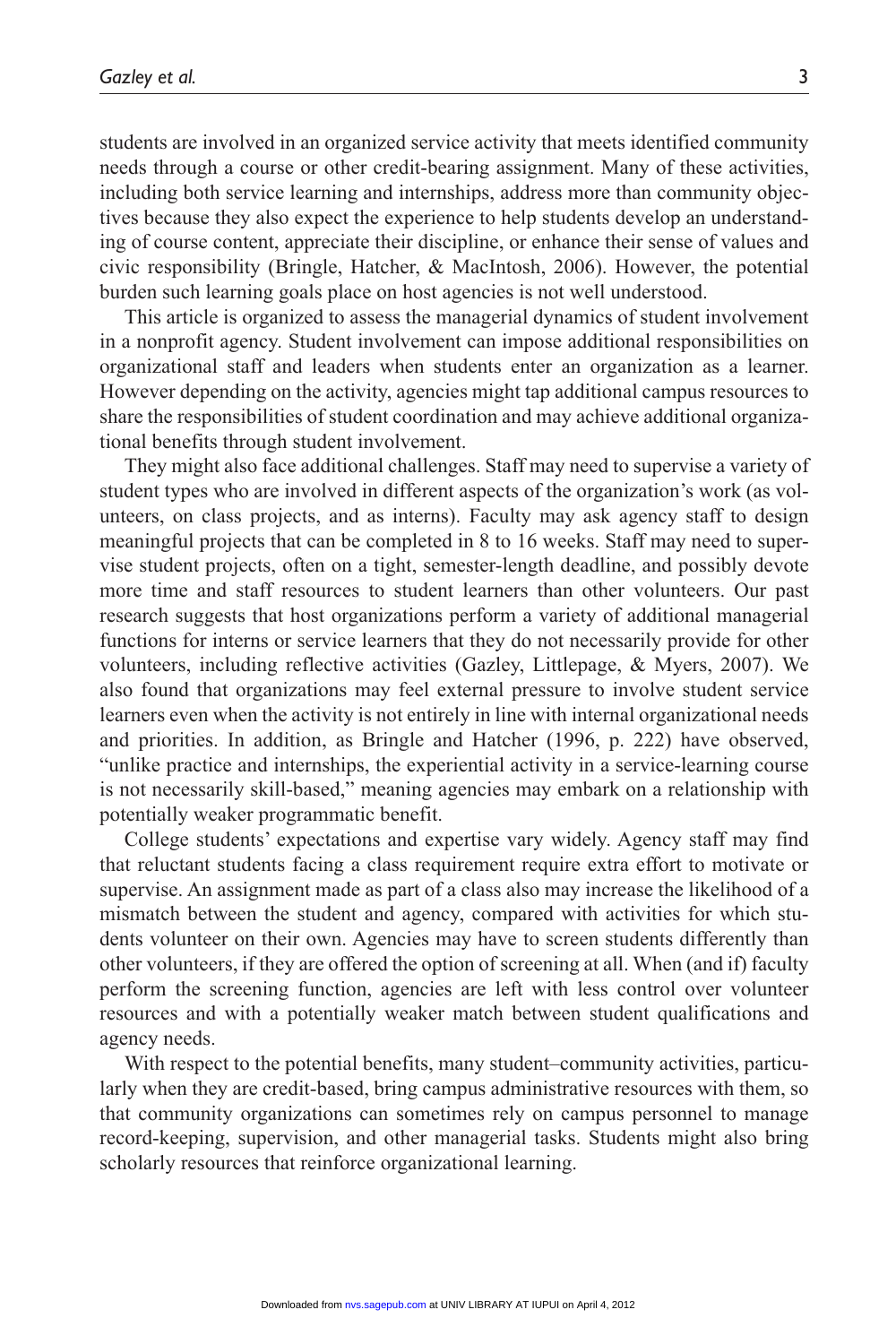We note that although we have taken care to define the variation in communitybased student learning activities using the well-developed scholarship on service learning, the distinction we make between service learners, interns, and volunteers may be more obvious from a pedagogical or university perspective than from a community perspective. Agency staff neither recognize the difference nor differentiate among various kinds of student involvement in their organizations, nor even care. We describe students as both "learners" and "volunteers" in this article. This practice does not work in all contexts, as sometimes the students are "volunteered" by their professor rather than by themselves, or the learning opportunities are weak. Nonetheless, we believe this is an appropriate perspective to take when we seek to understand the ability of agency staff to supervise young adults who are eager to gain community experience to supplement their education. Regardless of their motivations for being there, we suggest that all students have some implicit or explicit learning objective and that all host agencies have some implicit or explicit responsibility for managing them. Our challenge, then, is to find an appropriate framework for understanding the managerial responsibility and results.

# *Student–Community Engagement From a Volunteer Management Capacity Perspective*

Volunteer administration has developed as a distinct theory of organizational and human resources management due to the unique nature of volunteerism as unpaid labor with its own set of rewards, incentives, and sanctions (Leete, 2006). To the extent that the volunteers in question are serving within formal institutions ("institutional volunteerism"), they can be coordinated or managed with approaches that are roughly similar to those used with paid labor. These activities can include job design and job descriptions, formal recruitment methods, screening, orientation, training, supervision, risk management, insurance, performance evaluation, promotion and dismissal. Formal methods also can include practices to develop an organizational culture that is welcoming to volunteers (Brudney, 1990; Connors, 1995; McCurley & Lynch, 1996).

Although some organizations find that a formal, managerial approach is incompatible with their culture or mission, research suggests that public agencies and charities implement most of these VM practices to some degree. Two studies find that roughly 75% to 80% of governmental or nonprofit institutions employ at least some VM techniques (Gazley & Brudney, 2005; Hager & Brudney, 2004). The research on VM practices and outcomes concludes that the effective involvement of volunteers (i.e., the recruitment and retention of volunteers who can support organizational objectives) requires some commitment of human, capital, and financial resources. In particular, the literature recommends careful attention to screening and matching volunteers with tasks. Rogelberg et al. (2010) find that employees in organizations where volunteer screening takes place are more receptive to volunteers.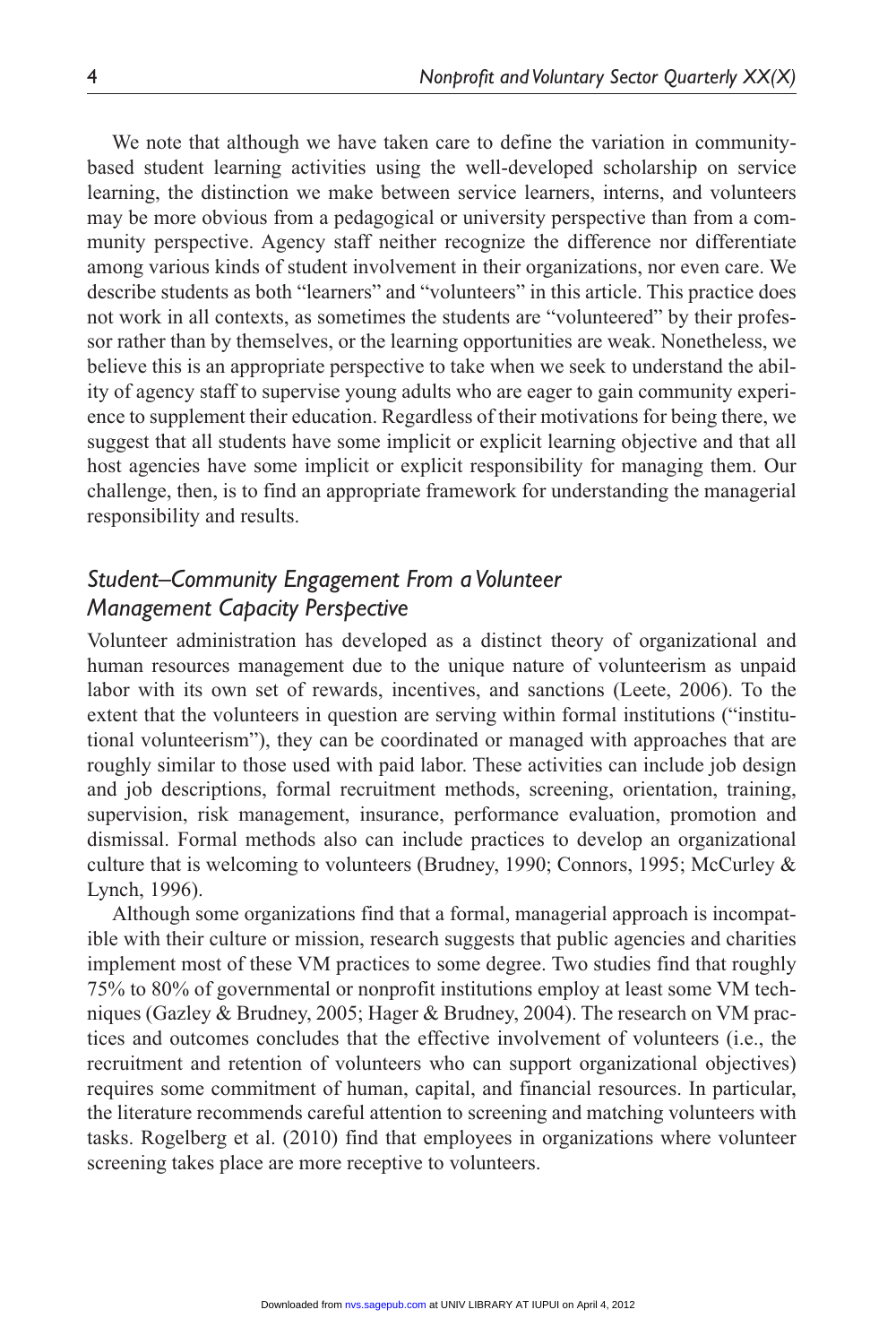## *The "Supply Side" of Student–Community Engagement*

Many charities express a willingness to engage more volunteers even with insufficient support systems or operational capacity (Ellis, 2002; The Grantmaker Forum on Community and National Service, 2003). In the context of student involvement, we might describe this as the "supply side" of the volunteer involvement equation because of the campus expectation imposed on community agencies to find community-based learning activities for students. We take no position here on whether this expectation is appropriate (see our Summary section for more discussion). Rather, we suggest that at present, the student–community engagement literature overemphasizes the demand side—the institutional and political efforts to promote more communitybased opportunities for student volunteers and service learners. More recent literature has begun to address questions of community capacity and community outcomes (see, for example, Porter, Summers, Toton, & Aisenstein, 2008; Worrall, 2007). For example, the National Human Services Assembly (2004) has called for a greater investment in VM, with specific mention of colleges, universities, and national service programs as the principal suppliers of volunteers in many communities. The central focus of this research project therefore becomes volunteer management capacity (VMC), defined as "a function of both staff support of volunteering and adoption of administrative practices necessary for the management of volunteers" (Hager & Brudney, 2004a, p. 3). In the context of student engagement, VMC can address how agencies structure themselves to involve students and to work with educational institutions or departments in support of experiential learning, and whether agency leaders believe that they benefit from working with student learners.

## *The Benefits of Relating Volunteer Management Practices to Student Engagement*

There is both pedagogical and theoretical value in understanding the effective community management of student learners (Giles & Eyler, 1998; Jones, 2003). Volunteers will not continue to serve at an organization if they are not effectively managed. Even for service learners, who are engaged for a finite time period such as a semester or summer, organizations may still have an interest in encouraging students to stay beyond their initial assignment. In addition, organizations can have other objectives that depend on an effective student experience, including a desire to introduce those entering the same professional area to certain programmatic principles, or an intention to screen student volunteers for future employment.

Furthermore, although Hager and Brudney (2004) found wide variation in the frequency with which charities and religious organizations adopted common VM practices, they found a positive correlation between the amount of organizational investment in various VM tools and the perceived benefit that these organizations derive from voluntary activity. In an example particularly germane to student engagement, organizations may overlook the importance of training staff in how to work with certain kinds of volunteers.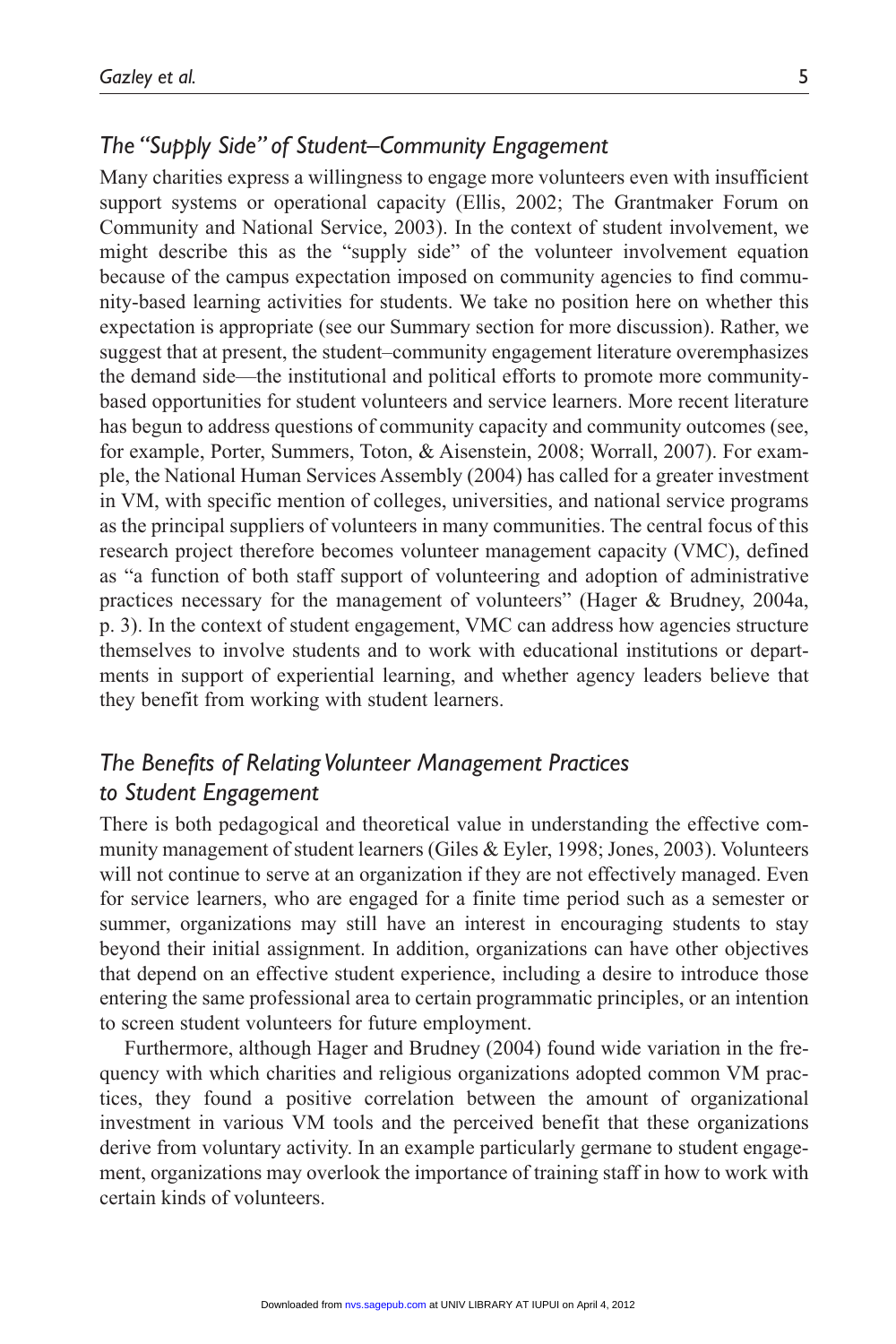Finally, behind most forms of student–community engagement activities are myriad relationships among faculty, administrators, and nonprofit organizations. As Morton (1995) has noted, successful relationships can become both transactional (in the sense of a volunteer labor supply exchanged for learning opportunities) and transformational (in the sense of building deeper interorganizational relationships or achieving more lasting community value). We suggest that transformational relationships also require a strong understanding of how these partnerships are best organized and sustained if they are to result in reciprocal and equitable benefits such as a better capacity to collaborate, a deeper understanding of and greater ability to meet community or academic needs, and a sense of shared purpose.

#### **Research Questions and Model**

In this study, we raised the following questions: How are students managed? Are there differences in how they are managed according to the roles students take (interns, service learners)? And is there a connection between how student volunteers are managed and nonprofit outcomes?

We also attempt to fill a gap in prior research. The national, generalizable studies of volunteer patterns are not detailed enough to distinguish among specific forms of student involvement. Also, the research on experiential learning tends to focus on campus, rather than community, outcomes. Furthermore, prior service-learning studies tend to be too focused on existing community partners, particular service sectors, or academic institutions to collect generalizable information. They often rely on convenience samples, which introduce response bias and do not capture the full range of attitudes toward student volunteers. Therefore, we suggest there is value in using a representative sample of nonprofit agencies to obtain detailed information about how students are best engaged in nonprofit activities. We offer three hypotheses:

- *Hypothesis 1:* Nonprofits engage students using common VM practices regardless of the role students take in organizational activities.
- *Hypothesis 2:* The ability of nonprofits to engage students in any role will depend on the organization's VMC.
- *Hypothesis 3:* The perceived benefits of student engagement by nonprofit managers will be positively related to their organization's investment in VMC.

#### **Data and Method**

Data come from a random sample of all nonprofit and religious organizations in two counties (Marion and Monroe) within the state of Indiana. Marion County ranks in size among the top 15 metropolitan areas nationally and is home to a large and diverse nonprofit community. Monroe County includes a large college community with a tradition of campus–community engagement. The 2 counties comprise 28% of all college students in the state (students in these counties might attend any 1 of 11 com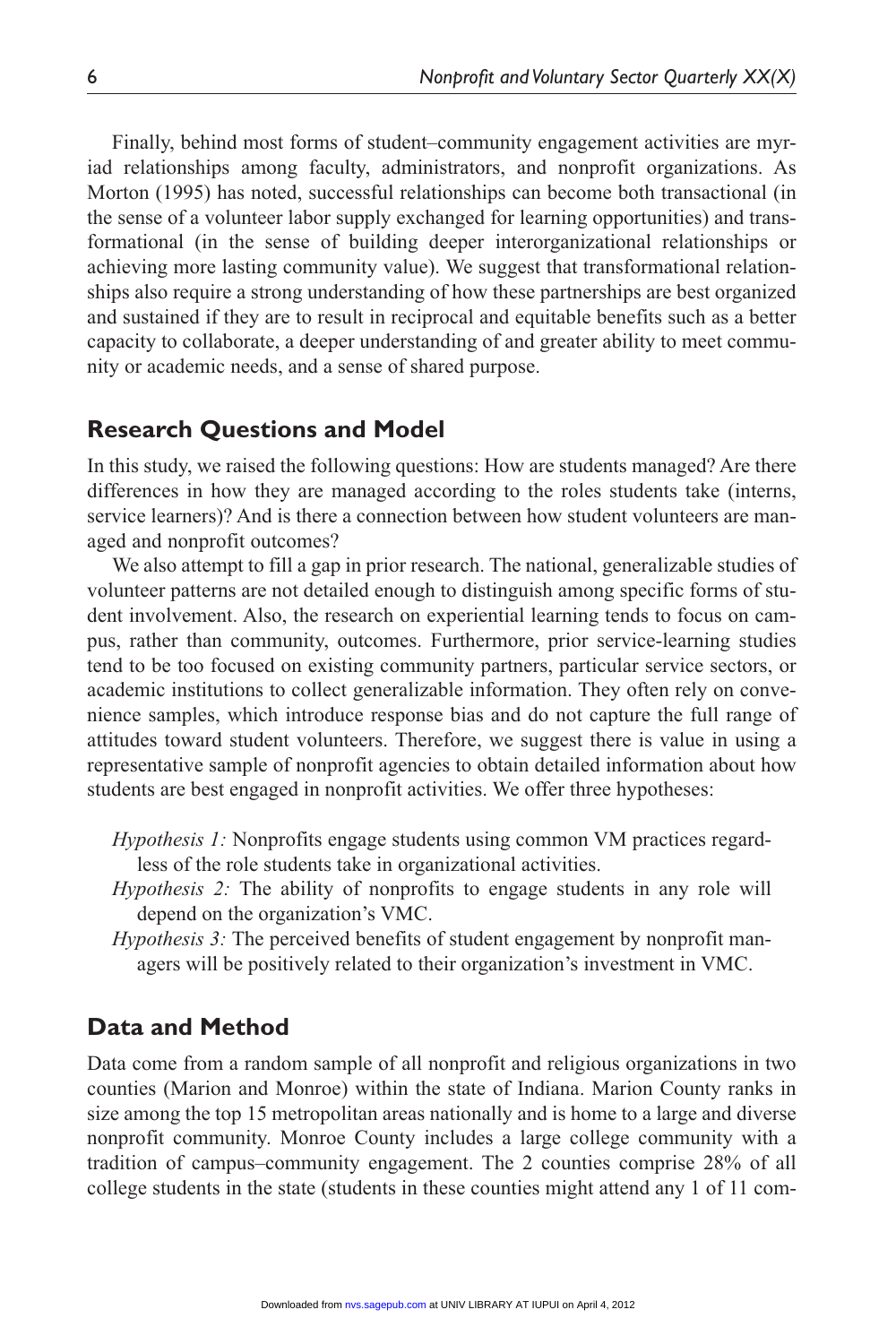munity colleges, universities, seminaries, or 4-year colleges). Sampling two counties with different profiles increases the generalizability of our conclusions. Prior to administering the surveys, we spent 3 years conducting focus groups in these counties, developing case studies, and tapping the knowledge of community agencies and service learning experts to design a research agenda (Gazley, Littlepage, & Myers, 2007). Generalizability is limited to the extent that nonprofit organizations or students from our two selected counties do not reflect characteristics found in other geographical areas. We note, for example, that volunteering rates are higher in this state and that some of the campuses involved are leaders in student civic engagement practices.

The data collection involved two stages. At the screening stage, a survey research firm attempted to reach by telephone 2,874 organizations. These included 100% of the organizations in Monroe, the smaller county (a) and a sample drawn via a random number generator in Marion, the metro area county (b), for an overall sample representing 26% of all documented nonprofit and religious entities in the two counties. The nonprofits identified for the survey included all tax-exempt categories, an approach that allowed us to capture student involvement in a range of organizations including both secular and religious institutions, and noncharitable organizations such as political organizations and fraternal associations.<sup>1</sup> Of the identified nonprofits, 1,071 did not have an operational phone number, 784 did not return calls, and 1,019 responded. Of these respondents, 672 or 66% reported they involved college students in some capacity (the findings on the scope of student–community engagement are reported at length in Littlepage, Gazley, & Bennett, 2012). Those who involved students were asked to complete an email or paper survey, which 43% accomplished (*n* = 290). Of the 290 respondents, 59% identified themselves as senior staff, 14% as volunteer coordinators, and the remainder held another staff role.

For comparison, the varying missions performed by nonprofit organizations have been categorized for many years into the National Taxonomy of Exempt Entities (NTEE). Our distribution of sampled nonprofits by NTEE classification is similar to that of the state as a whole, except that we surveyed more religious organizations and fewer human service and public-benefit organizations. To the extent that this distribution influences our results, we effectively undercount involved students because our findings reveal that religious organizations were less likely to involve students than human service and public-benefit organizations. This means that our results do not represent operational nonprofits statewide in certain NTEE classification areas. We did not have adequate information to weight the organizations to correct for these differences. However, based on computed margins of error generated for our random sample, we believe that our samples adequately represent the counties we surveyed.

The survey questionnaire asked respondents to describe college student involvement in their agencies, focusing on three categories: (a) interns, practicum, or preservice students who work independently to fulfill degree requirements (such as nursing, social work, education), (b) course-based student service learners, meaning students who are assigned by their instructor to volunteer for a community organization to meet educational objectives for a specific course (such as public relations, a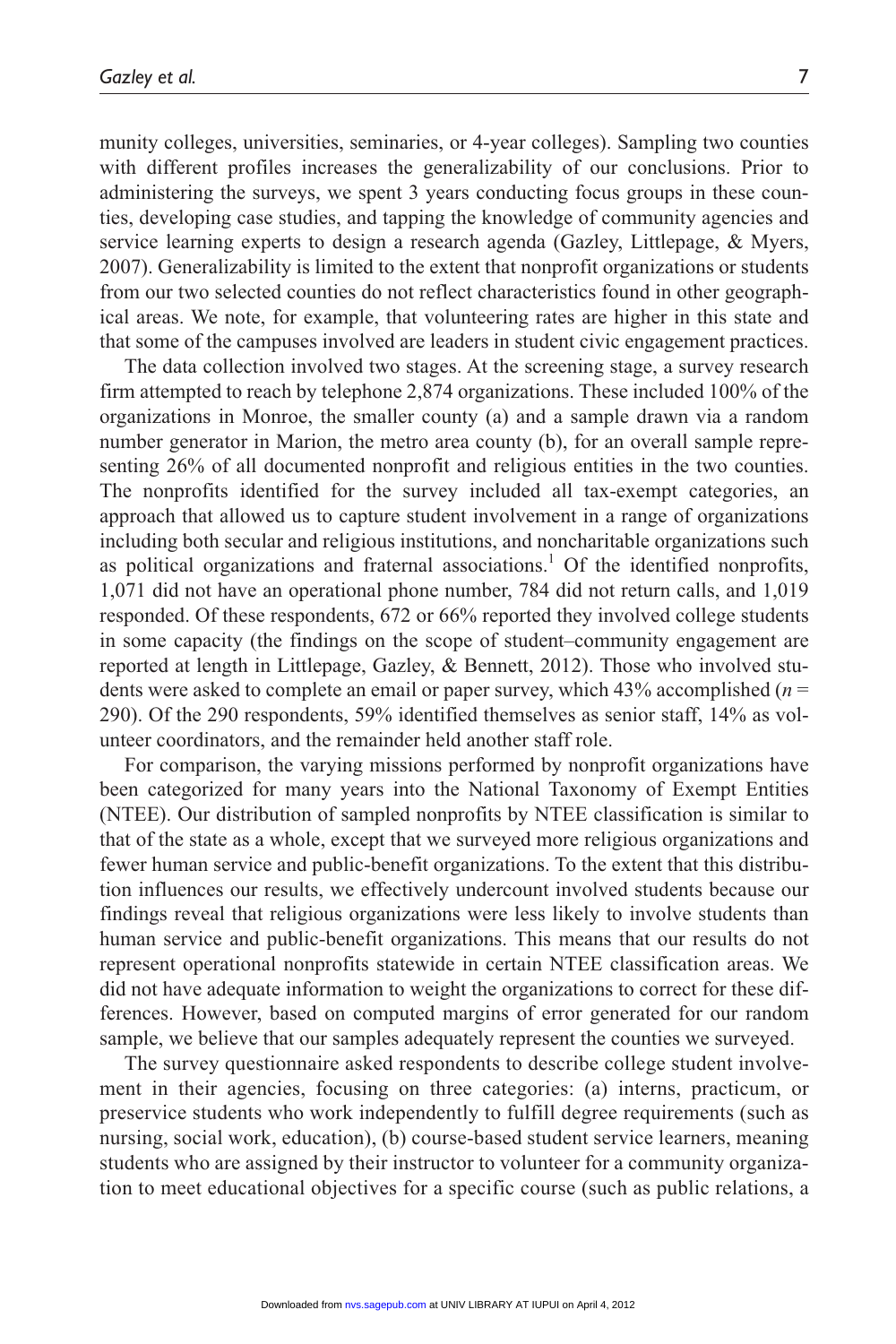language course, a human development course), and (c) general volunteers or students who volunteer on their own alongside other community members. Among respondents, 52% reported engaging undergraduate students and 89% involved graduate students in any of these roles. A comparison of management practices across these three groups allows us to test the proposition that role differentiation matters. If it did not, agencies would treat all three groups the same. We note, however, a small chance that individual students might occupy more than one category at the same time.

VMC is measured in four ways in this study: dedicated staffing, management activities, organizational size, and reports of challenges to volunteer involvement. As a function of an organization's reliance on formal VM tools, VMC is reflected in staffing (i.e., presence of a paid or unpaid person who is responsible for VM) and in functional activities such as screening, training, recognition, and evaluation activities. VMC also relies indirectly on organizational size and financial resources. Finally, limitations on VMC can be identified by asking organizations directly what keeps them from involving volunteers. We note these are mutually reinforcing and overlapping organizational characteristics of VMC, meaning that it is difficult to use them jointly in statistical models due to the likelihood of covariance. Thus, we principally examine their impact on student outcomes separately through bivariate analysis.

#### **Findings**

#### *Organizational Approaches to Managing Students: Testing the VM Model*

We first address the question of whether student experiential learners are involved and managed by agency staff in ways that are similar to other agency staff and/or nonstudent volunteers. When agencies employ similar management approaches for students, they are taking a VM approach to student involvement. Such an approach could have benefits for students if the student enjoys more organizational support as a result.

Table 1 describes the frequency with which students are involved in any of these three capacities, and also the frequency with which organizations apply VM tools to their activities. To facilitate recall, we asked respondents only to report on students they had involved in the past 12 months. Responses from our survey participants suggest that all students are involved using some VM practices, but the role students play may determine the effort that nonprofits expend on managing them. Overall, we find that student service learners, when compared with regular volunteers and student interns, are subject to fewer VM practices, but in some cases were treated more like volunteers than were interns. For example, agencies were more likely to have a written agreement for interns (36%) than for either volunteers or service learners (19%). There is a similar pattern with access to professional development or training, with interns (45%) more likely to receive it than volunteers (28%) or service learners (23%). Agencies were less likely to keep a record of student hours for service learners and general volunteers (58%) when compared with interns (70%). Agencies were more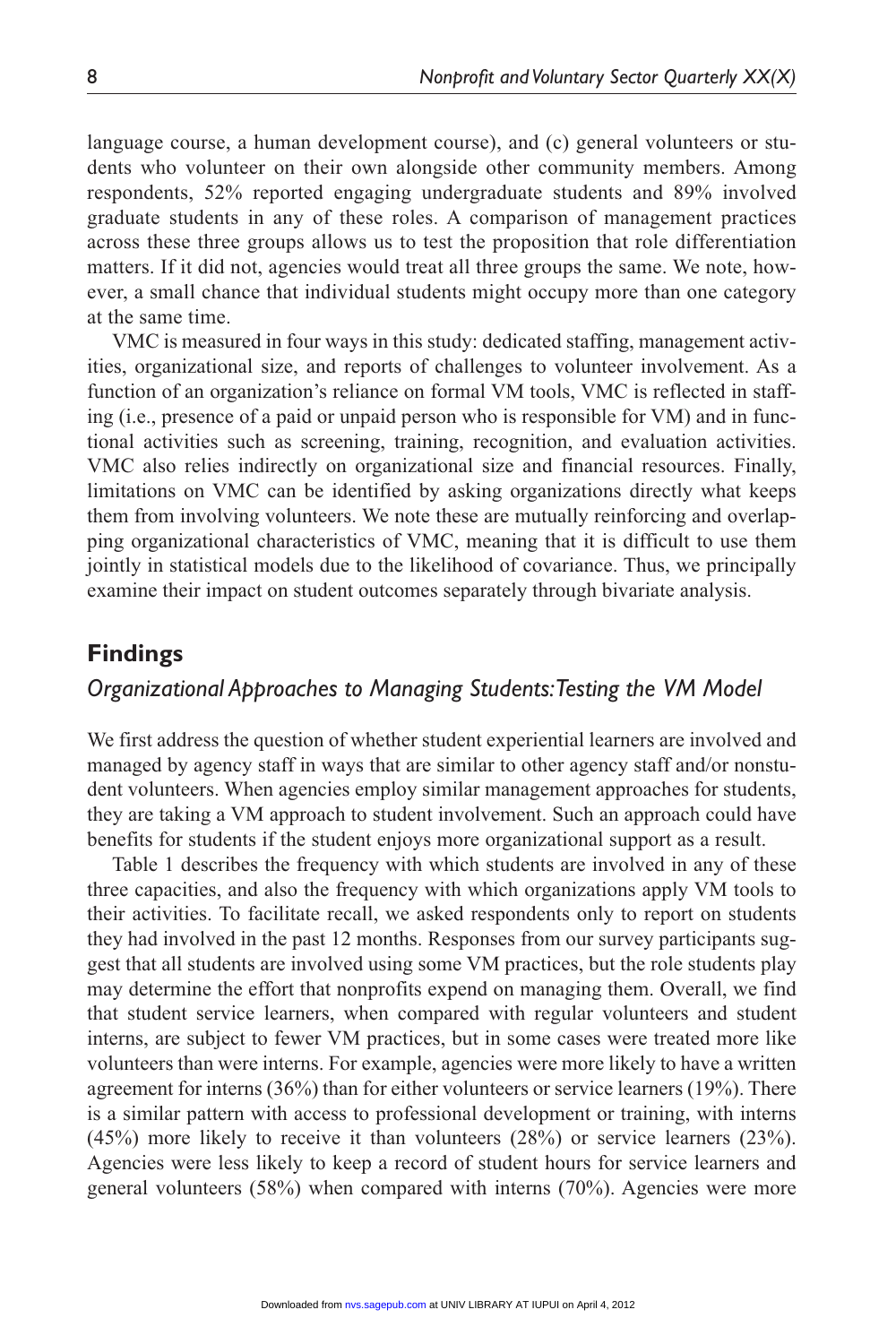|                                                                                                                                   | Community<br>volunteers of any<br>kind | Interns, practicum,<br>and preservice<br>students | Course-based<br>student service-<br>learners |
|-----------------------------------------------------------------------------------------------------------------------------------|----------------------------------------|---------------------------------------------------|----------------------------------------------|
| Overall frequency with which<br>organizations report involving<br>students in this role (among<br>agencies that involve students) | $79\%;$ (n = 194)                      | $64\%;$ (n = 157)                                 | $40\%;$ (n = 99)                             |
| Volunteer management tools reported <sup>a</sup>                                                                                  | 72.7%                                  | 79.6%                                             | 51.3%                                        |
| Job description                                                                                                                   | 71.1%                                  | 75.8%                                             |                                              |
| Screening, training, orientation,<br>or other intake process to<br>place volunteers                                               |                                        |                                                   | 54.0%                                        |
| MoU or written agreement on<br>deliverables                                                                                       | 18.6%                                  | 35.7%                                             | 18.6%                                        |
| Recognition in nonprofit<br>publications or at events                                                                             | 71.6%                                  | 47.1%                                             | 40.7%                                        |
| Final report or reflection on the<br>meaning of their service                                                                     | 13.4%                                  | 51.6%                                             | 30.1%                                        |
| Training for staff to work with<br>this kind of volunteer                                                                         | 30.4%                                  | 36.3%                                             | 22.1%                                        |
| Access to professional<br>development or training<br>opportunities for volunteers                                                 | 27.8%                                  | 45.2%                                             | 23.0%                                        |
| Keep records of volunteer<br>hours                                                                                                | 57.7%                                  | 70.1%                                             | 58.4%                                        |

|  | <b>Table 1.</b> Volunteer Management Tools Employed With Students ( $n = 245$ ) |  |  |  |  |
|--|---------------------------------------------------------------------------------|--|--|--|--|
|  |                                                                                 |  |  |  |  |

Note: Sample includes only respondents reporting student involvement in the past 12 months. Even with this adjustment in question wording to facilitate recall, 5% to 13% of respondents in each category could not identify the kind of students they involved. We report here the more conservative figure. If missing values are omitted, responses are 83%, 69% and 46%.

<sup>a</sup>Full question: "Please indicate the ways in which your organization generally manages volunteers, both students and nonstudents. Please check a box if you regularly use this volunteer management tool, and feel free to skip boxes for types of volunteers you don't involve." Responses have been adjusted to report management practices only for those involving a particular kind of student in the past 12 months.

likely to employ a screening or other intake procedure with general volunteers (71%) and interns (76%) than with service learners (54%). In addition, nonprofits were substantially less likely to recognize service learners publicly (41% compared with 72% for volunteers).

We note that our study may have overlooked other means by which service learners are managed or recognized. We can partially test this proposition by comparing the mean amount of management tools used against the method by which the partnership was managed, with the assumption that leadership of the partnership would be associated with an increase in managerial practices. However, we found little difference in the mean amount of managerial practices directed at interns, general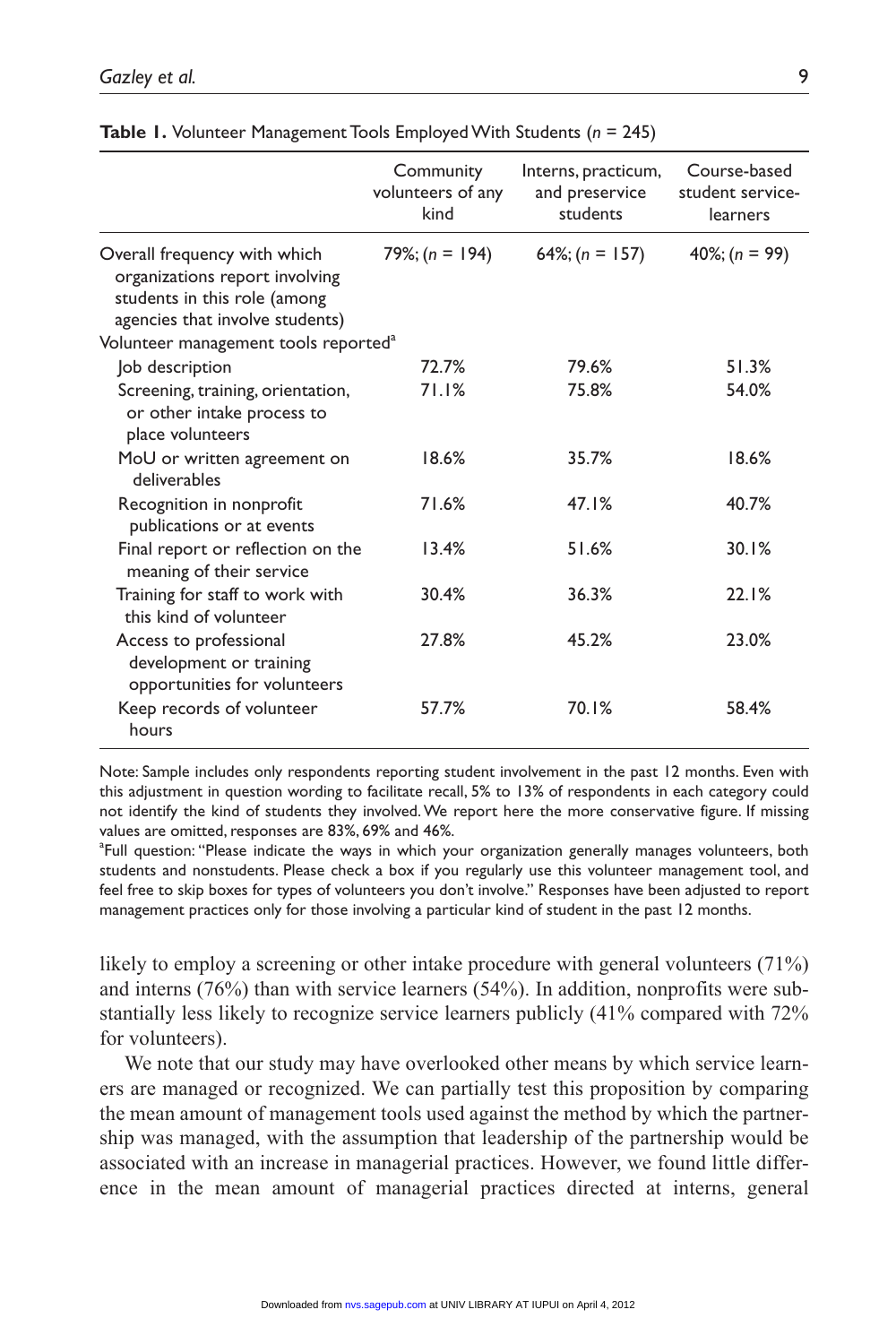volunteers, and service learners depending on who led the partnership (professor, agency, student, or shared responsibility); the only findings of note were a minor increase in agency managerial practices directed at general student volunteers when faculty directed the partnership, and a minor but nonsignificant increase in agency management of interns when the agency directed the partnership. We did not find any similar associations with service learners (results not shown as samples are quite small at this level of analysis). These results require further investigation but may indicate that agencies do not substantially adjust their management of students depending on the presence of faculty leadership.

Any differences in management activities among the three student groups may reflect differences in the amount of time students provide to nonprofit activities. Fewer hours may be expected from service learners. Differences also may signal that some agencies do not recognize student service learners as volunteers. For them, service learners are effectively a third and distinct student group with a different management model based partly at campuses. We note that agencies report the most common ingredients of a service-learning model—the reflection activity—is practiced less than one third of the time (30%). In comparison, reflection and reporting activities are practiced much less frequently for general volunteers (13%) and considerably more frequently for interns (52%). We also find that agencies are most likely to apply VM practices with student interns compared with volunteers or service learners. Agencies used all of the management practices much more frequently with interns: from 36% to 80% of the time. The results suggest that with student interns, who are often treated as pseudoemployees, these practices have greater salience. However, as to whether our findings reflect less attention to service learning overall or rather a decentralized management model (where, presumably, the reflection activity occurs on campus), further research is needed.

#### *The Impact of Student Involvement on Nonprofit Outcomes*

Respondents offered quite positive assessments of how student efforts had supported organizational outcomes. Results suggest a sizable benefit for organizations that engage students (see Table 2), comparable to those derived from more general volunteer involvement. Nearly three quarters (72%) of respondents found student involvement in any capacity had increased their nonprofit's visibility in the community to some or a great extent, nearly two-thirds (64%) believed that student involvement had increased nonprofit visibility on campus, and two-thirds (67%) reported that students had continued to volunteer beyond their initial commitment. An equal proportion of respondents (61% each) reported that students had helped to build campus–community relationships or improved client relationships.

Although the survey question did not ask respondents to distinguish one type of student involvement from another in assessing relative benefits, some differences in response patterns can be tested through cross-tabulations using Kendall's tau-c statistics to determine nonrandom differences. The results that achieve statistical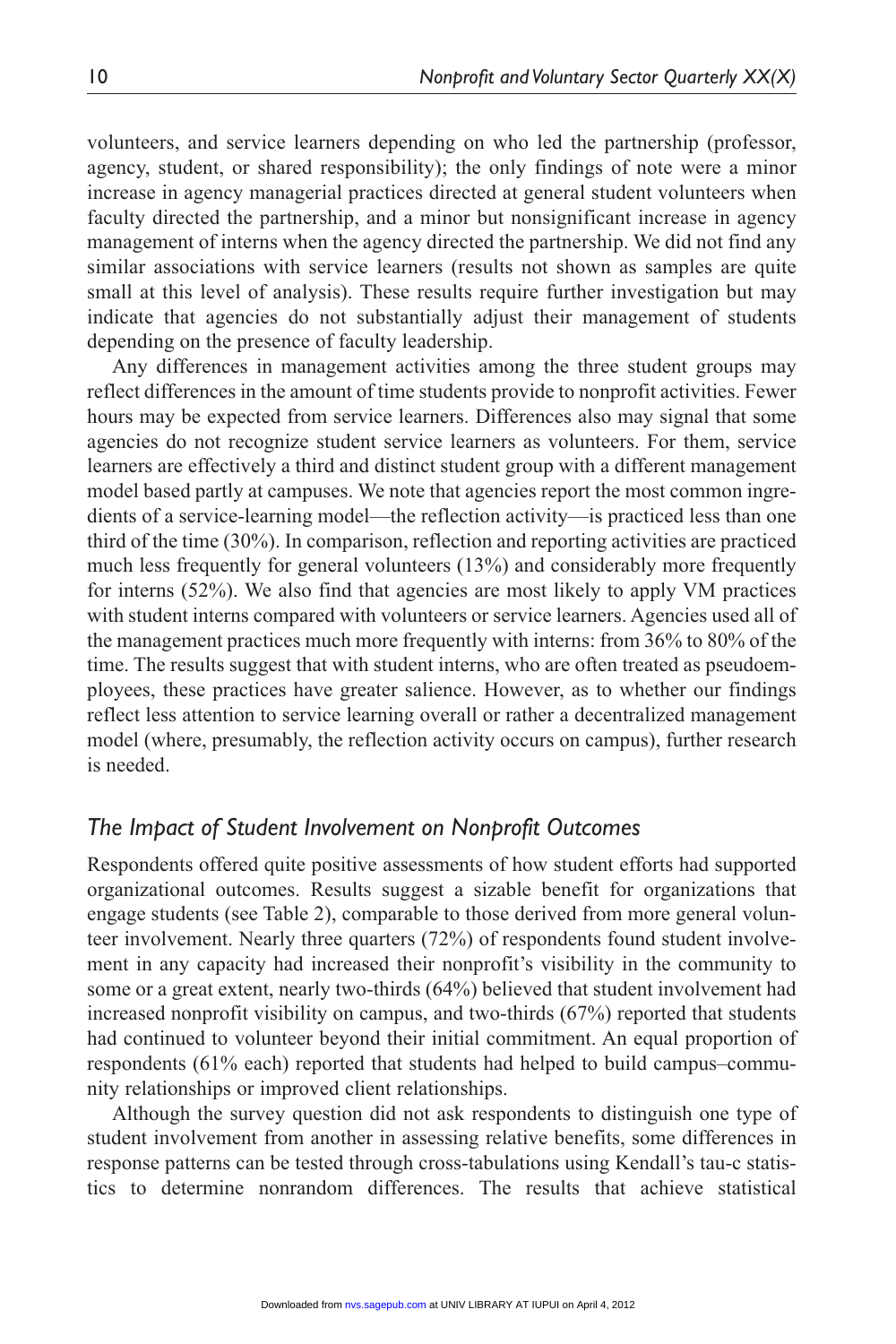| "Have students<br>helped your                                           |                 |                   |        |                               |       | Likelihood of<br>outcome<br>increases for<br>(significance             |
|-------------------------------------------------------------------------|-----------------|-------------------|--------|-------------------------------|-------|------------------------------------------------------------------------|
| agency achieve<br>these results?"                                       | To no<br>extent | To some<br>extent | extent | To a great Don't Know/<br>NA. | Total | level, Kendall's<br>$tau$ -c)                                          |
| Increased our<br>agency's visibility<br>in the community                | 15.9%           | 53.1%             | 18.4%  | 12.7%                         | 100%  | General program<br>volunteers<br>$(.001)$ , Service<br>learners (.020) |
| Increased our<br>agency's visibility<br>on campus                       | 18.0%           | 39.6%             | 24.1%  | 18.4%                         | 100%  | General program<br>volunteers<br>$(.021)$ , Service<br>learners (.001) |
| Continued to<br>volunteer after<br>their initial<br>commitment          | 18.0%           | 51.4%             | 15.1%  | 15.5%                         | 100%  | General program<br>volunteers<br>(.001)                                |
| Improved client<br>services                                             | 12.7%           | 42.0%             | 19.2%  | 26.1%                         | 100%  |                                                                        |
| Made program<br>recommendations<br>that we have<br>implemented          | 19.6%           | 44.1%             | 13.9%  | 22.4%                         | 100%  | Interns (.036)                                                         |
| Increased agency<br>program capacity                                    | 23.3%           | 35.5%             | 18.4%  | 22.9%                         | 100%  |                                                                        |
| Helped build<br>campus-<br>community<br>relationships                   | 20.4%           | 39.6%             | 21.2%  | 18.8%                         | 100%  | Service learners<br>(.036)                                             |
| Been hired as<br>result of their<br>experience with<br>the organization | 37.6%           | 30.2%             | 8.2%   | 24.1%                         | 100%  | Interns $(.001)$                                                       |

#### **Table 2.** Reported Outcomes of Student Engagement

Note:  $n = 245$  respondents from agencies with student involvement.

significance are displayed in the right-hand column in Table 2. Respondents whose organizations involved students as general program volunteers and as service learners were more likely to report that students increased their nonprofit's visibility in the community and on campus. Agencies involving students as general program volunteers were more likely to report that students continued to volunteer after their initial commitment. Those involving students as interns, preservice, or practicum students were more likely to report students made program recommendations that were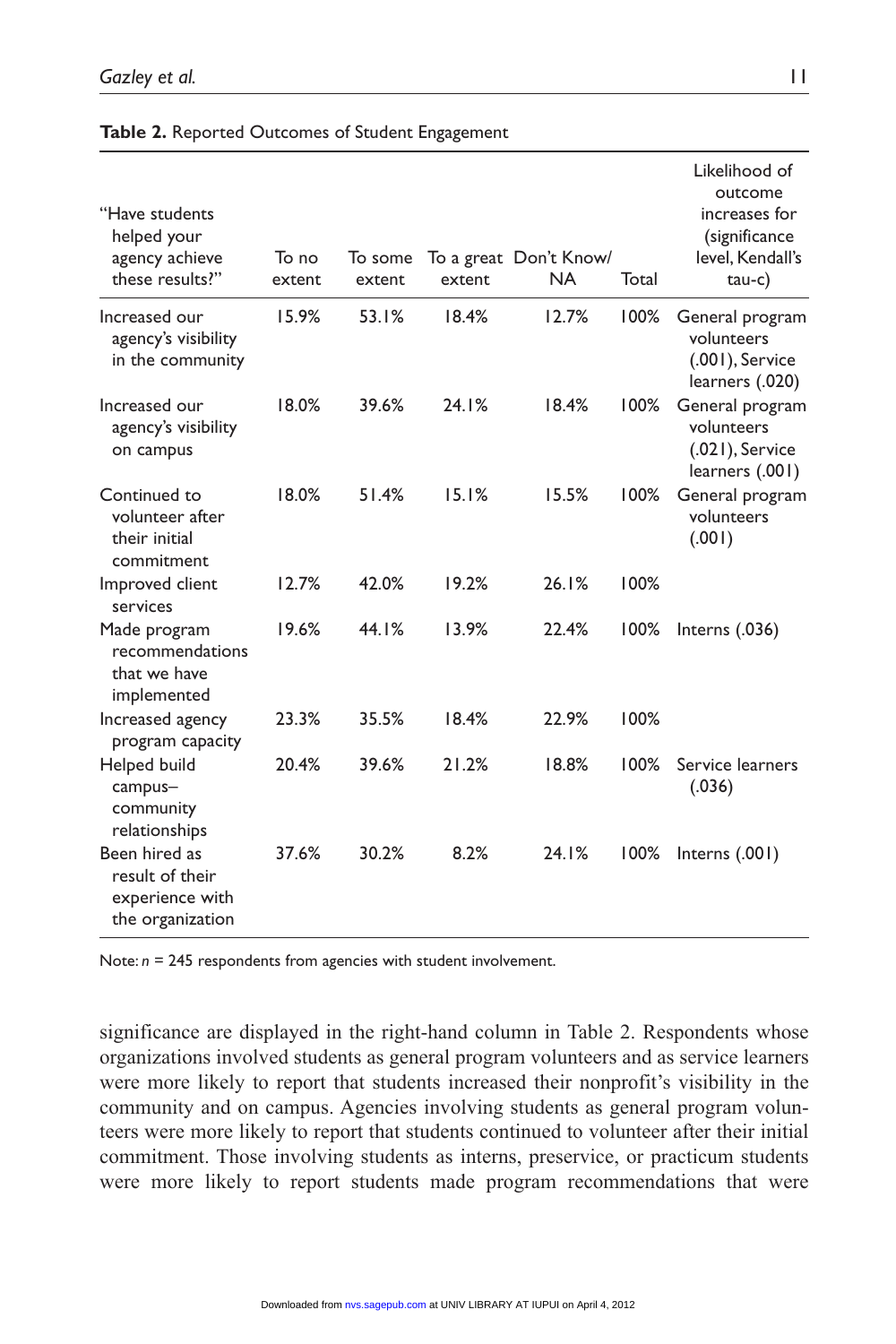implemented and to report hiring students as a result of their involvement. Those involving students as service learners were more likely to report students helped to build campus–community relationships.

Table 3 describes the frequency of responses to a question about limits on studentrelated VMC. Here, managers are asked about the factors that might limit student involvement. As this question was asked of all respondents, the answers can be sorted according to whether the organizations engaged students in the past 12 months or not. Managers could check as many responses as they wished. The greatest limitations on student involvement appear to be related to staffing, followed by lack of space and agency priorities. For example, more than half of the respondents shared concerns about time constraints or noted the absence of paid professional staff to supervise students. A further 41% noted the lack of a volunteer coordinator. Lack of space was a concern for 35% of respondents, whereas 26% observed their agency priorities make it difficult to engage students. Just 7% cited resistance from staff. When comparing organizations involving students to those that do not, time constraints and lack of staffing are more important considerations for those organizations involving students, whereas incompatible priorities are more of a concern for those organizations not involving students.

As Table 3 reveals, agencies rely somewhat on volunteer coordinators to manage student involvement. In Table 4, we compare the relationship between student engagement and formal methods of volunteer coordination. In Table 5, we seek to understand how various VM tools, including staffing, might contribute to effective campus–community partnerships.<sup>2</sup>

According to the data displayed in Table 4, agencies with no student involvement report fairly equal reliance on no volunteer coordination, an unpaid coordinator and a paid coordinator. By comparison, agencies involving students are more likely to employ a paid volunteer coordinator (reported by 63%) and less likely to report an unpaid coordinator (15%, compared with 34% for those agencies not involving students). Agencies without a volunteer coordinator were less likely to engage students. The results are not surprising in that agencies with volunteer coordinators are more likely to welcome students. We note, however, that in agencies not reporting a volunteer coordinator, student and volunteer engagement can still occur in an ad hoc, informal way. Nonetheless, it does seem apparent that student involvement is driven in part by staffing capacity. In fact, we also found that organizations were more likely to report volunteers were critical to meeting agency objectives when they had paid or unpaid staff in the role of volunteer coordinator. A good demonstration of the sector's general undercapacity to involve volunteers is reflected in our finding that nearly half (44.9%) of respondents reporting they had no paid or unpaid staff person whose responsibilities included management of volunteers also reported that volunteers were critical to their programs (results not shown).

The responses displayed in Table 5 suggest that many of the VM functions assumed to be important in any VM context also are important in the context of student engagement. Three fourths of respondents describe recruiting, screening, and matching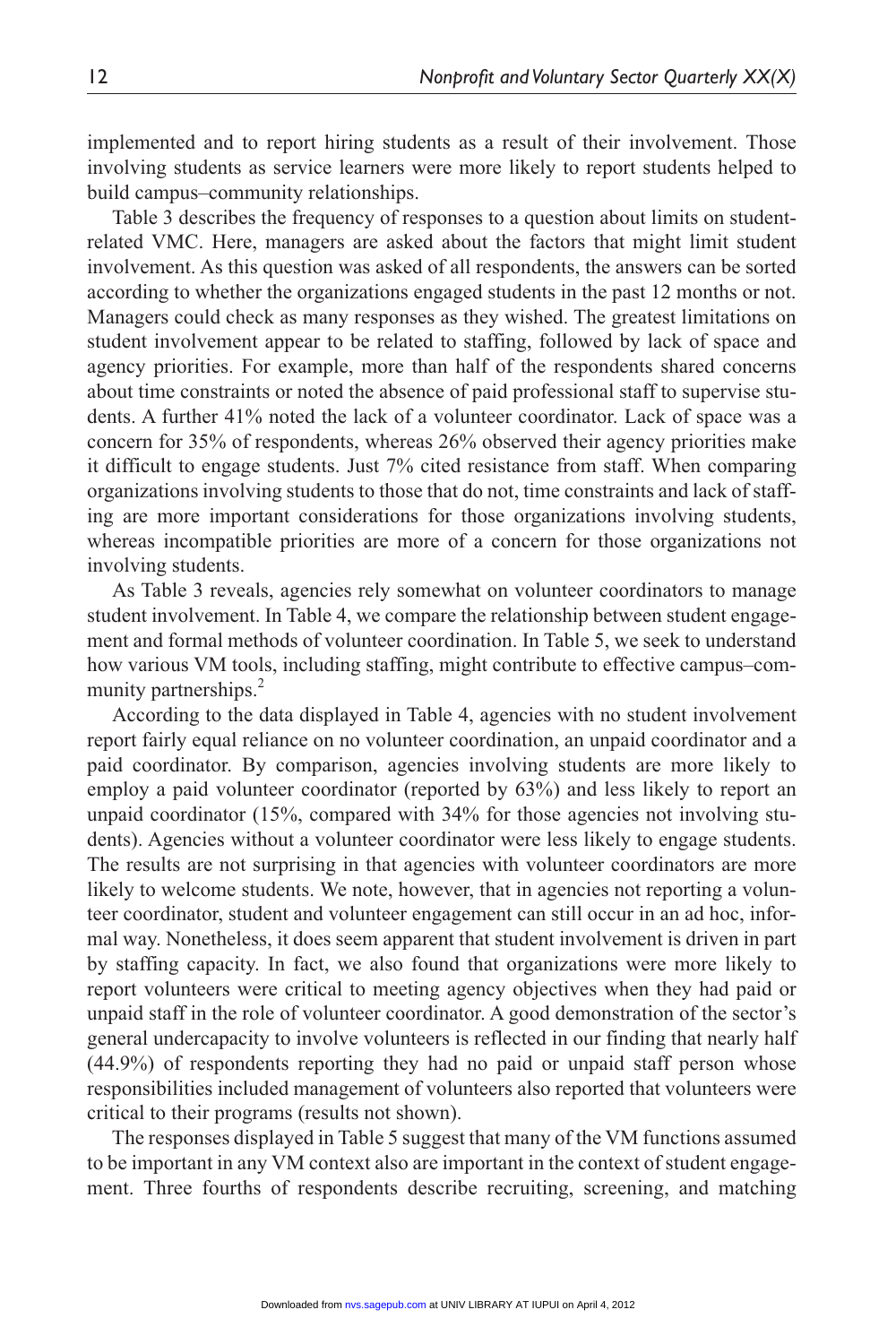|                                                                                                                                                                                        |                                                                        | Have you had any college students<br>participating in any way in your<br>programs? | Total                                      |                          |  |
|----------------------------------------------------------------------------------------------------------------------------------------------------------------------------------------|------------------------------------------------------------------------|------------------------------------------------------------------------------------|--------------------------------------------|--------------------------|--|
|                                                                                                                                                                                        |                                                                        | No                                                                                 | Yes                                        | frequency of<br>response |  |
| What agency factors<br>might make it<br>difficult for you to<br>engage students?<br>(Please check all<br>that apply, regardless<br>of whether you<br>presently work with<br>students.) | Time constraints<br>Lack of paid<br>professional staff<br>to supervise | $41.0\%$ <sup>a</sup><br>$35.9%$ <sup>a</sup>                                      | 58.7% <sup>a</sup><br>$54.3%$ <sup>a</sup> | 56.6%<br>50.6%           |  |
|                                                                                                                                                                                        | students<br>Lack of a volunteer<br>coordinator                         | 48.7%                                                                              | 40.4%                                      | 41.2%                    |  |
|                                                                                                                                                                                        | Lack of facilities,<br>infrastructure, or<br>space                     | 35.9%                                                                              | 35.0%                                      | 35.2%                    |  |
|                                                                                                                                                                                        | Agency priorities                                                      | $41.0\%$ <sup>a</sup>                                                              | $22.9%$ <sup>a</sup>                       | 25.8%                    |  |
|                                                                                                                                                                                        | Resistance from<br>staff or other<br>volunteers                        | 10.3%                                                                              | 6.3%                                       | 7.1%                     |  |
|                                                                                                                                                                                        | Other reasons                                                          | 10.3%                                                                              | 11.7%                                      | 12.0%                    |  |

#### **Table 3.** Agency Factors That Might Make It Difficult to Engage Students

Note:  $n = 264-287$  respondents from agencies both with and without student involvement.

<sup>a</sup> Statistically significant differences between organizations involving students and those that do not ( $p < .05$ ).

|  |  |  | Table 4. Comparison of Organizations According to Whether They Engage College Students |  |  |
|--|--|--|----------------------------------------------------------------------------------------|--|--|
|  |  |  | in Any Capacity and the Level of Volunteer Coordination the Organization Employs       |  |  |

|                                                                                                                                                  |                  |                                            | Types of volunteer coordination: paid,<br>unpaid, or none |                            |                             |                            |  |
|--------------------------------------------------------------------------------------------------------------------------------------------------|------------------|--------------------------------------------|-----------------------------------------------------------|----------------------------|-----------------------------|----------------------------|--|
|                                                                                                                                                  |                  |                                            | None                                                      | Unpaid                     | Paid                        | Total                      |  |
| Has your organization<br>ever worked with<br>college students as<br>volunteers, interns,<br>through class projects,<br>or in any other capacity? | <b>No</b><br>Yes | Count<br>Percentage<br>Count<br>Percentage | 77<br>35.3%<br>130<br>21.5%                               | 74<br>33.9%<br>92<br>15.2% | 67<br>30.7%<br>382<br>63.2% | 218<br>100%<br>604<br>100% |  |
| Total                                                                                                                                            | Count            | 207                                        | 166                                                       | 449                        | 822                         |                            |  |

Note:  $n = 822$  respondents from agencies both with and without student involvement. Pearson chi-square = 70.883 ( $p < .001$ ).

activities as "very important" or "essential." The majority also note the value of assessment and coordination activities. It is interesting to note that the "reflection" activity common to service-learning pedagogy is also valued by agency staff. Perhaps this tool, assumed principally to support student learning, can also be understood as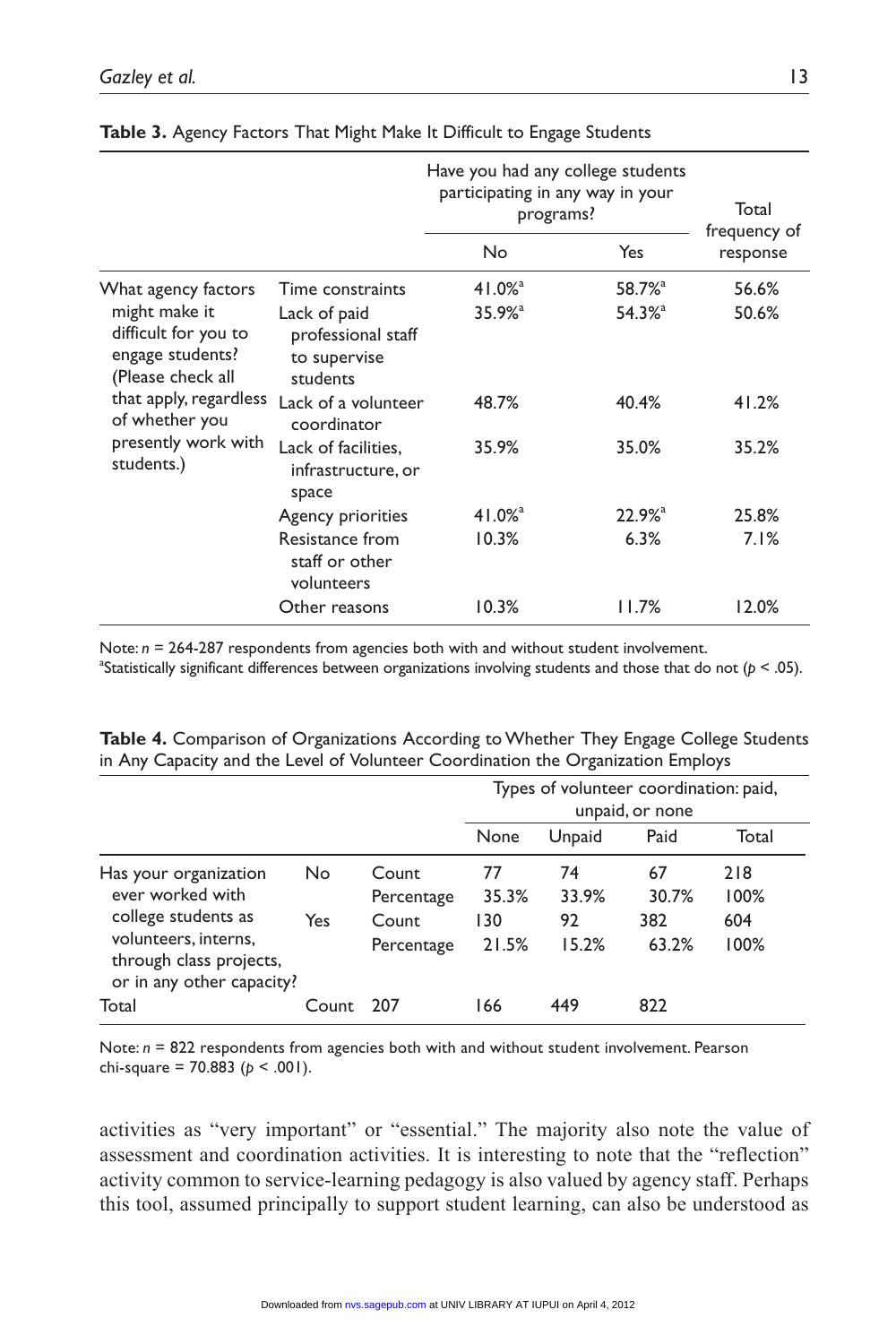|                                                                                          | Not<br>important | Somewhat<br>important | Very<br>important | Essential | Don't Know/<br><b>NA</b> | Total |
|------------------------------------------------------------------------------------------|------------------|-----------------------|-------------------|-----------|--------------------------|-------|
| Match of student<br>skills to agency<br>needs                                            | 1.6%             | 13.9%                 | 48.6%             | 29.8%     | 6.1%                     | 100%  |
| Training and<br>orientation of<br>student volunteers                                     | 1.2%             | 16.3%                 | 47.8%             | 29.0%     | 5.7%                     | 100%  |
| A volunteer<br>coordinator or<br>manager is available<br>to coordinate<br>student work   | 6.1%             | 21.2%                 | 40.0%             | 24.9%     | 7.8%                     | 100%  |
| Ability to choose the<br>students we work<br>with                                        | 6.9%             | 25.3%                 | 34.7%             | 25.7%     | 7.3%                     | 100%  |
| Assessment of<br>partnership process<br>and success                                      | 3.3%             | 28.2%                 | 42.0%             | 13.5%     | 13.1%                    | 100%  |
| Opportunity for<br>student reflection                                                    | 4.5%             | 31.4%                 | 42.0%             | 12.7%     | 9.4%                     | 100%  |
| Formal agreement<br>or memo of<br>understanding<br>between agency<br>and faculty/student | 13.1%            | 29.8%                 | 31.4%             | 15.1%     | 10.6%                    | 100%  |

**Table 5.** Responses to the Question, "What Supports Success? Based on Your General Experience With Student Volunteers in Any Capacity, and Your Experience Working With College Campuses, How Important Are These Factors in Achieving a Successful Community– Campus Partnership?"

Note:  $n = 245$  respondents from agencies with student involvement.

a means of evaluating the success of the partnership or the program in which students were involved. A formal agreement or memorandum of understading (MoU) is less valued, but still considered very important or essential to nearly half of respondents.

#### *What Do Students Help Organizations to Achieve?*

Our final analysis addresses more specifically how management practices support positive outcomes. We find first, through tests of covariance, that the eight outcome measures we include in our study can be understood as both distinct and related measures. A test of their internal reliability if they were destined for use in a scale instrument returns a robust Cronbach's alpha value of .82. As their internal bivariate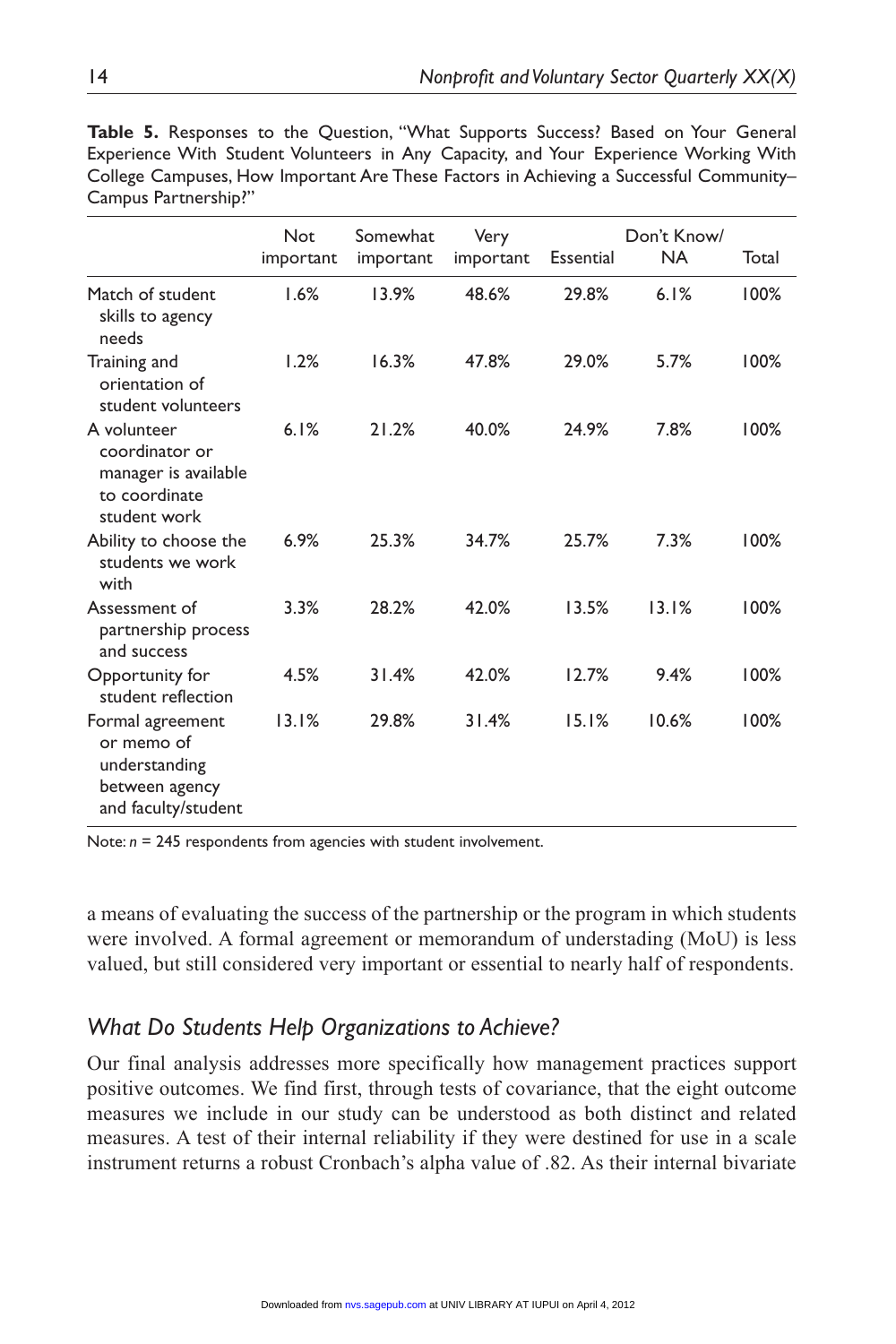correlations were not consistently strong (ranging from .18 to .63; results are not shown), we present another way of categorizing the outcomes.

A principal components analysis of the eight measures suggests that, in the context of their experience with student volunteers, community agencies report three distinct outcomes (Table 6). The first factor we describe as a set of "external benefits" (reflecting 45% of explained variance). These include reports that student involvement has increased the organization's visibility either on campus or in the community and has helped to build town–gown relationships. The second factor explains 13% of the variance and describes outcomes of mainly "internal benefit" to the nonprofit, including improved client services, increased program capacity, and employment of students as a result of their service experience. The last factor, explaining 10% of the explained variance, mainly reflects the frequency with which respondents reported that students continued to volunteer with them, an outcome that can be interpreted as "sustained volunteer capacity."

A correlation analysis of these factors (bottom portion of Table 6) suggests that reported outcomes are associated in part with the kinds of students involved. Service learners were most closely associated with increased visibility for the agency. The involvement of interns was most closely associated with outcomes related to internal and programmatic benefits. Agencies involving students in volunteer capacities were most likely to report sustained volunteerism. The presence of some negative associations between variables also suggests that heavy reliance on certain kinds of students can limit the achievement of other kinds of benefits even when some intended outcomes are produced. In other words, outcomes are driven by specific goals and are perhaps most readily achieved when agencies are able to place students in the right roles.

#### **Summary and Implications**

This analysis uses a large, random sample of nonprofit organizations to understand patterns of college student engagement in two contrasting communities. Particularly, we sought to understand from a comparative perspective the extent to which interns, student volunteers, and service learners are supported with VM practices and the value organizations place on a VM approach to student engagement. We find only partial support for the null hypothesis that organizations engage students using common VM practices regardless of the role students take within organizations. Rather, our analysis suggests nonprofits use some VM tools for all students, but that they differentiate considerably between interns on the one hand and service learners on the other in terms of the amount of management attention they expend.

The implication of such a distinction among student groups is difficult to forecast without accounting for agency expectations of these students as well as alternative explanations on how the managerial function might occur. It is possible that these students enjoy sufficient supervision from faculty and campus administrators. Our additional analysis to test whether managerial practices varied according to who was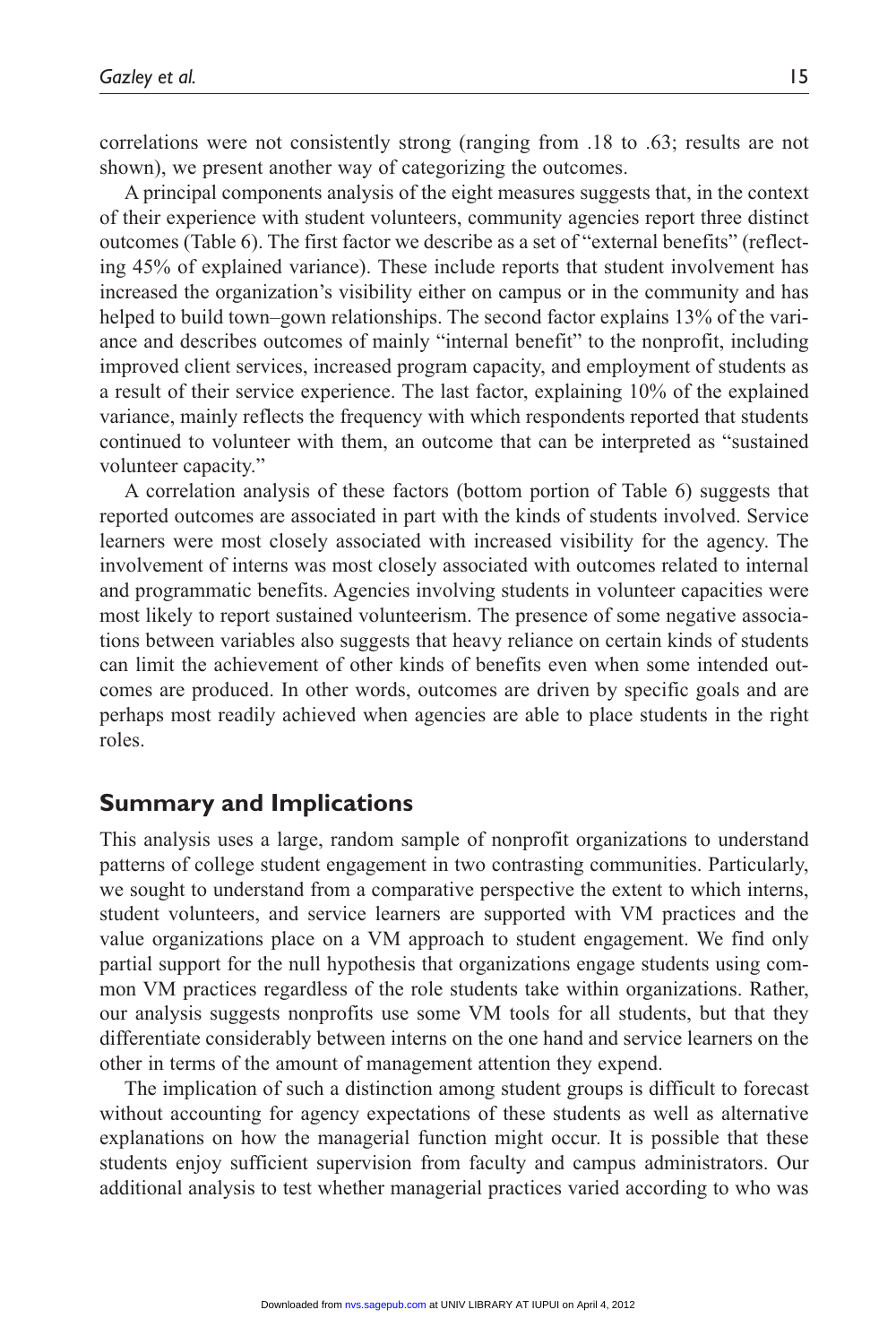|                                                                       | Component matrix                         |                                          |                                                        |  |  |  |
|-----------------------------------------------------------------------|------------------------------------------|------------------------------------------|--------------------------------------------------------|--|--|--|
|                                                                       | Outcomes related to<br>external capacity | Outcomes related to<br>internal capacity | Outcomes related to<br>sustained volunteer<br>capacity |  |  |  |
| Increased our agency's<br>visibility in the<br>community.             | .696                                     | .244                                     | .281                                                   |  |  |  |
| Increased our agency's<br>visibility on campus.                       | .886                                     | .111                                     | .114                                                   |  |  |  |
| Continued to<br>volunteer after their<br>initial commitment.          | .110                                     | .118                                     | .931                                                   |  |  |  |
| Improved client<br>services.                                          | .402                                     | .619                                     | .345                                                   |  |  |  |
| Made program<br>recommendations<br>that we have<br>implemented.       | .328                                     | .580                                     | .148                                                   |  |  |  |
| Increased agency<br>program capacity.                                 | .247                                     | .705                                     | .316                                                   |  |  |  |
| Helped build<br>campus-community<br>relationships.                    | .830                                     | .212                                     | $-.029$                                                |  |  |  |
| Been hired as result of<br>their experience with<br>the organization. | .002                                     | .818                                     | $-.116$                                                |  |  |  |
| Bivariate correlations ( $p < .05$ or less)                           |                                          |                                          |                                                        |  |  |  |
| Service learners                                                      | .369                                     | ns                                       | ns                                                     |  |  |  |
| Interns                                                               | ns                                       | 311                                      | $-.243$                                                |  |  |  |
| General volunteers                                                    | ns                                       | $-.199$                                  | .255                                                   |  |  |  |

**Table 6.** Principal Components Matrix for Reported Outcomes

<sup>a</sup>Varimax rotation with Kaiser normalization.A three-component analysis explains 69% of the variance. Note: The coefficients in boldface help to identify the strongest relationship between each survey response and component.

"in charge" of a service-learning activity did not yield a clear finding that agencies cede the managerial activities to faculty or campus resources such as a community engagement office. Yet even so, a community-based VM approach achieves objectives that campus personnel cannot meet. One can certainly conjecture that those students who enjoy the least agency attention and engagement are the least likely to continue to volunteer beyond their initial assignment or to carry the beneficial experience of a successful civic engagement activity into other volunteer efforts. The achievement of Morton's (1995) transformational goals may also be limited in the sense that these students may have less opportunity to absorb important lessons about the agency's mission and programs.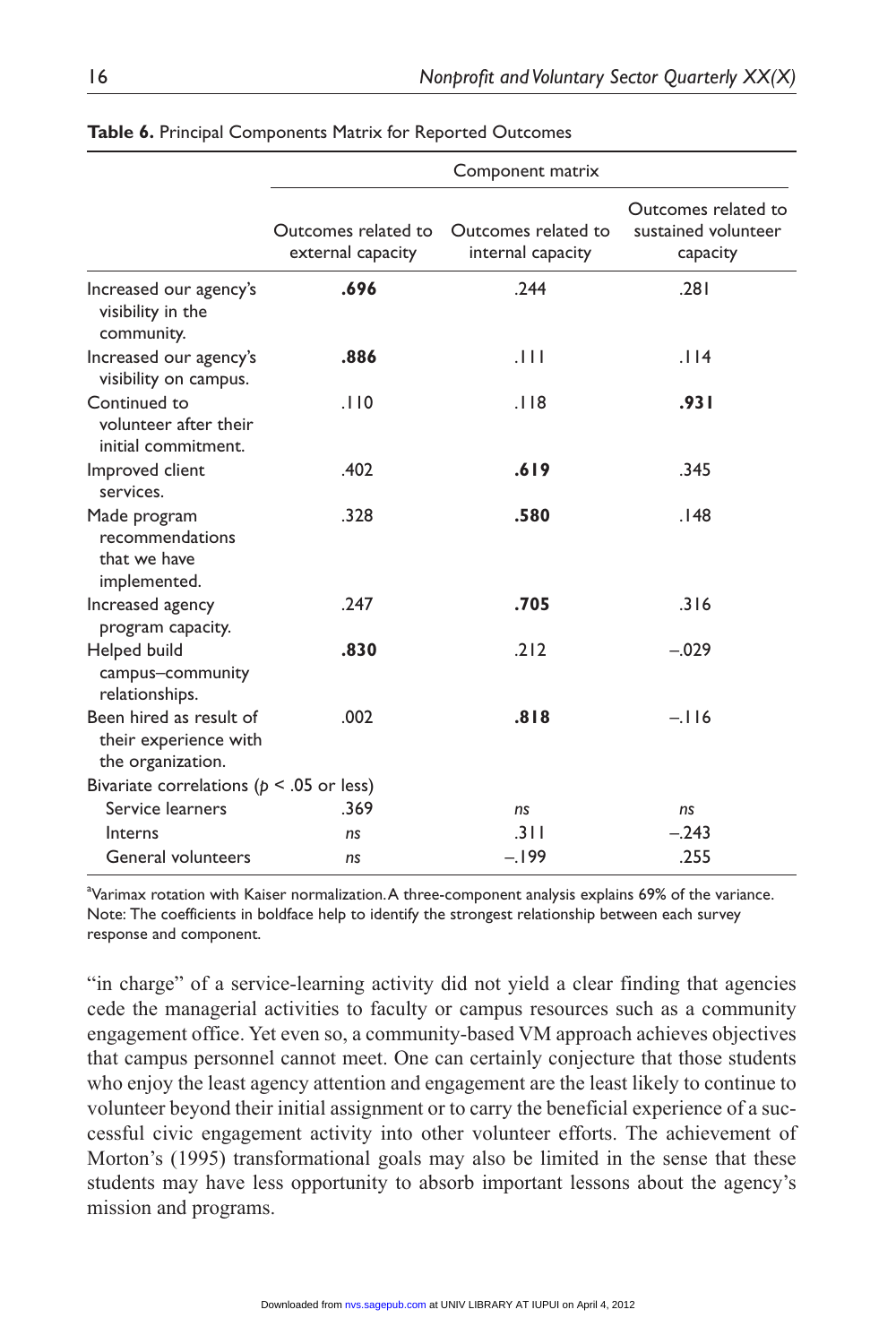Secondly, we tested the notion that successful student engagement depends on an organization's VMC. We found support for this hypothesis in a comparison of patterns of student engagement against various forms of VMC. Most notably, organizations without a paid volunteer coordinator were less likely to engage students in any way. In addition, 20% to 60% of those engaging students also identified time, space, and mission constraints on student involvement. The implications of this finding are strongest for policy makers and campus planners. They suggest that the expansion of student– community engagement activities requires greater attention to the staffing capacity of community agencies that supply students with learning opportunities. A next logical step in this research stream would be to determine the extent to which campuses compensate for absent community VM resources (such as by performing volunteer recruitment and screening activities on campus).

Finally, we sought connections between managers' perceived benefits of student engagement and their agency's investment in VMC. We first found that the benefits of student involvement are shared widely among community agencies, but that student roles may determine the specific outcomes organizations can expect. Service learners can build external capacity through greater agency visibility and stronger campus– community relationships but have weaker connections to the achievement of internal objectives such as program expansion or improved client services. Such a finding can help to explain why some nonprofits continue to involve students even when they require more effort, whereas other organizations eschew student engagement. An understanding of the specific goals that student engagement will achieve through a conversation with faculty and campus administrators in advance of student assignments would help nonprofits understand what they can expect from students. Such a discussion could also be initiated internally, to help organizations define the rationale or strategy for student engagement with their own stakeholder groups before they involve students. It is unlikely that all community organizations set out to involve service learners with "visibility" as the goal. Visibility may be an indirect benefit and accommodating service learners may, in fact, be the cost nonprofits incur to gain campus visibility.

Although we suggest that more sophisticated managerial techniques may help organizations match campus and community objectives, particularly with respect to service learners, organizations may not have the luxury of accommodating students in any other way than as volunteers who are supervised by a volunteer coordinator. Our general conclusion that agencies have a somewhat limited capacity to engage students is reflected, for example, through the finding that nonprofit staff had less training in how to work with service learners than with volunteers and interns. So, where there are differences between student roles worth paying attention to—for example, where campus partners expect students to achieve learning goals—community organizations may not be trained to recognize the differences.

Our analysis is somewhat limited in the generalizability of its conclusions beyond the two counties we cover and the lack of specificity with which we extracted information about student-learning activities. In particular, additional analyses might go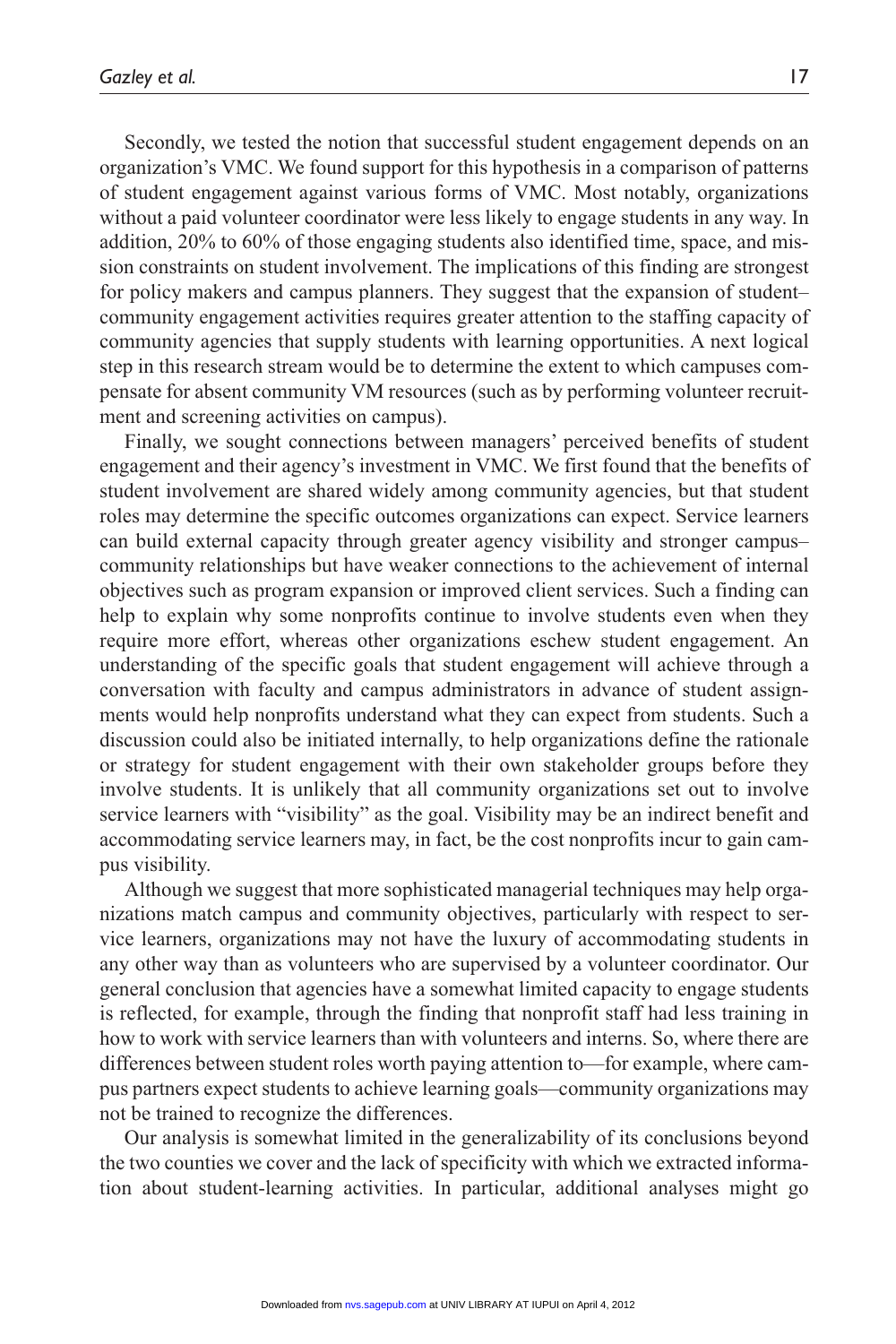further in comparing student engagement practices and outcomes against the specific goals of community and campus partners. We also suggest greater attention in future research to how differences in service-learning models influence community outcomes and organizational VMC. Some models bring with them sufficient campus resources and faculty training to support an effective partnership with community members. More nuanced conceptual approaches can be used when the research shifts to a focus on service learning alone (e.g., Zlotkowski's matrix of service-learning modalities that distinguishes those focusing on community value from those with a pedagogical emphasis). Nonetheless, our findings would seem to suggest some independent effect between differences in student types (intern, volunteer, service learner) and outcomes, and this effect is not based on the types of service-learning models that faculty use. Rather, a broader, comparative model such as ours avoids the messy ground of differences in service-learning modalities by suggesting that *despite* the variety in models, there is still an overall difference in agency outcomes between service learners and other types of student learners.

Given the growth in an understanding of student preferences for certain community outcomes over others (such as direct service work), we also see value in future research that compares student and community interests and outcomes with particular attention to instances where they can be aligned (Bringle, Hatcher, & MacIntosh, 2006; Moely, Furco, & Reed, 2008). Finally, our research is also limited in capturing only one perspective on student management—that of community agencies—but it is a perspective we deliberately sought given its absence in past research. Future research efforts might take a comparative angle to test our propositions on understanding the best *combination of campus and community VM resources*.

We acknowledge that our three-lens perspective is substantially broader than that taken within the higher education field where service learning originated (Butin, 2006). Our perspective "packs a whole wardrobe of theoretical and epistemological challenges to the status quo" (Zlotkowski, 1998, p. 82). We have a distance to go to bridge the managerial and educational disciplines and reach common ground even on such minor matters as terminology (the management field uses "volunteers" and "management" when many in higher education are more comfortable with "community-based learners" and "coordination"). But as much scholarship already demonstrates, a more balanced perspective on student civic engagement is overdue if we are to understand how to successfully create fully reciprocal and mutually beneficial campus–community partnerships.

A balanced perspective can also be achieved by acknowledging the ideological differences still in play regarding the proper role of students as community members. Service learning may face community resistance so long as it places most of the emphasis on host agencies serving students' educational needs. Our research approach should not be misconstrued to suggest that we think communities *should* provide learning experiences for students. Rather, we set out to challenge such a normative assumption by asking whether agencies indeed benefit from student labor as it is presently formulated in institutional practice. Indeed, our conceptualization of "supply"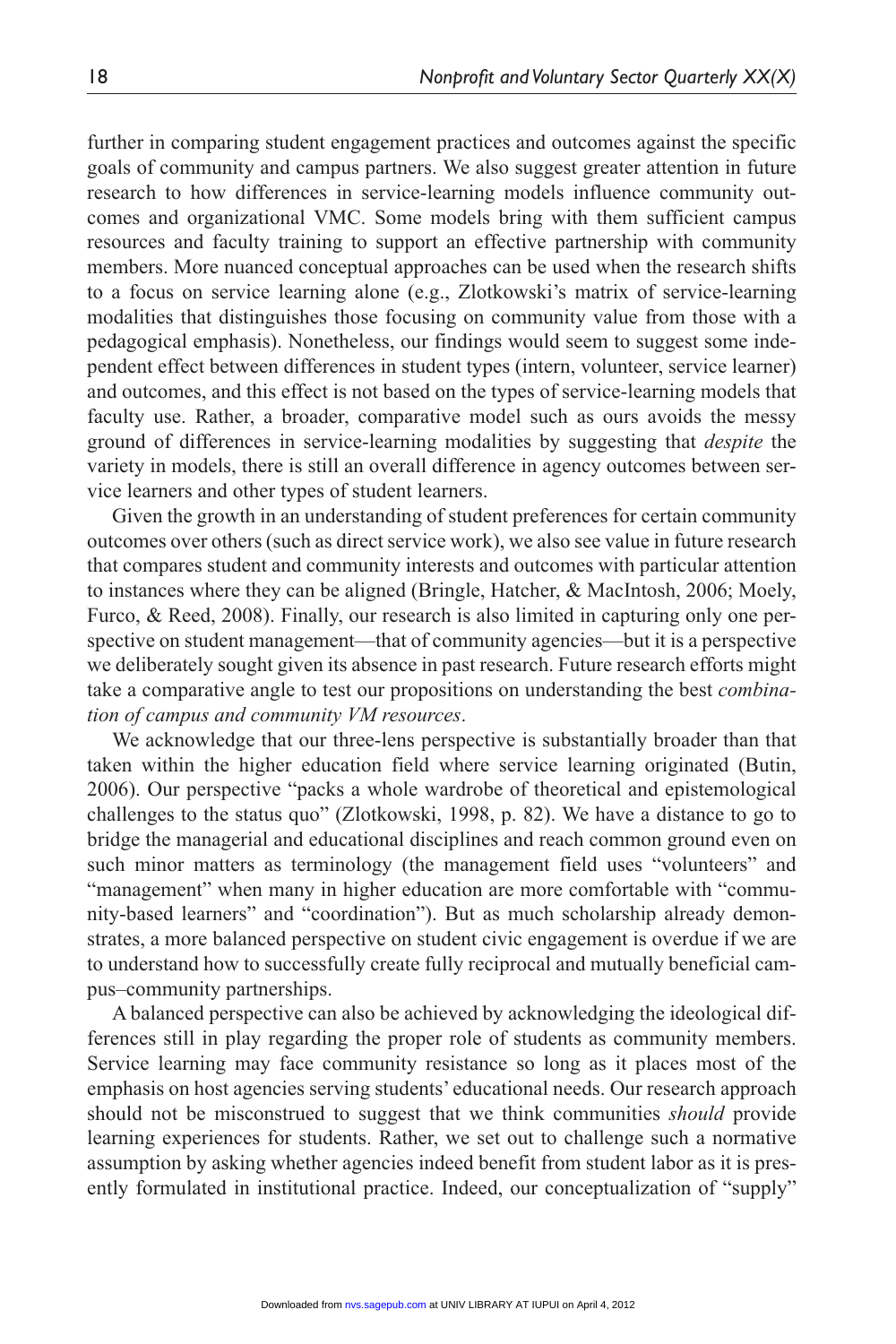and "demand" to mean that agencies supply learning opportunities demanded by campuses could be reversed in future practice so that campuses recognize their obligation also to supply students to meet community needs. The solution therefore becomes not only better VM by nonprofits but also better training and preparation of faculty and students to work in communities, and a willingness for all involved to be accountable for improving community welfare.

#### **Acknowledgments**

The authors wish to thank Indiana Campus Compact, the IUPUI Center for Service and Learning, IUPUI Solution Center, and the Indiana University Public Policy Institute for their support of this project.

#### **Declaration of Conflicting Interests**

The author(s) declared no potential conflicts of interest with respect to the research, authorship, and/or publication of this article.

#### **Funding**

The author(s) received no financial support for the research, authorship, and/or publication of this article.

#### **Notes**

- 1. The list of nonprofits was extracted from a database created to provide comprehensive baseline information about a state's nonprofit sector. The inclusive methodology combines a variety of data sources (e.g., IRS records, state incorporation records, phone books) and is the preferred approach for our purposes as it incorporates the largest number of nonprofit organizations that might engage students (this practice is used in Grønbjerg, 2002; Grønbjerg & Clerkin, 2005). We observe, however, that such an approach leaves out public (governmental) agencies and business entities where students might also be involved in volunteer or pedagogical activities. Nonetheless, as the majority of community volunteers work in nonprofit organizations rather than other sectors of the economy, this approach is valid to capture the connection between student–community engagement and volunteer involvement.
- 2. This survey question offered more response options than are reported here. Response options addressing faculty practices are reported in other publications.

#### **References**

- Bailis, L. N., & Ganger, T. (2006). A framework for further research: The community impacts of service learning. In *Growing to greatness 2006* (pp. 67-72). St. Paul, MN: National Youth Leadership Council.
- Bringle, R. G., & Hatcher, J. A. (2002). Campus-community partnerships: The terms of engagement. *Journal of Social Issues, 58*, 503-516.
- Bringle, R. G., Hatcher, J. A., & MacIntosh, R. E. (2006). Analyzing Morton's typology of service paradigms and integrity. *Michigan Journal of Community Service Learning, 13*(1), 5-15.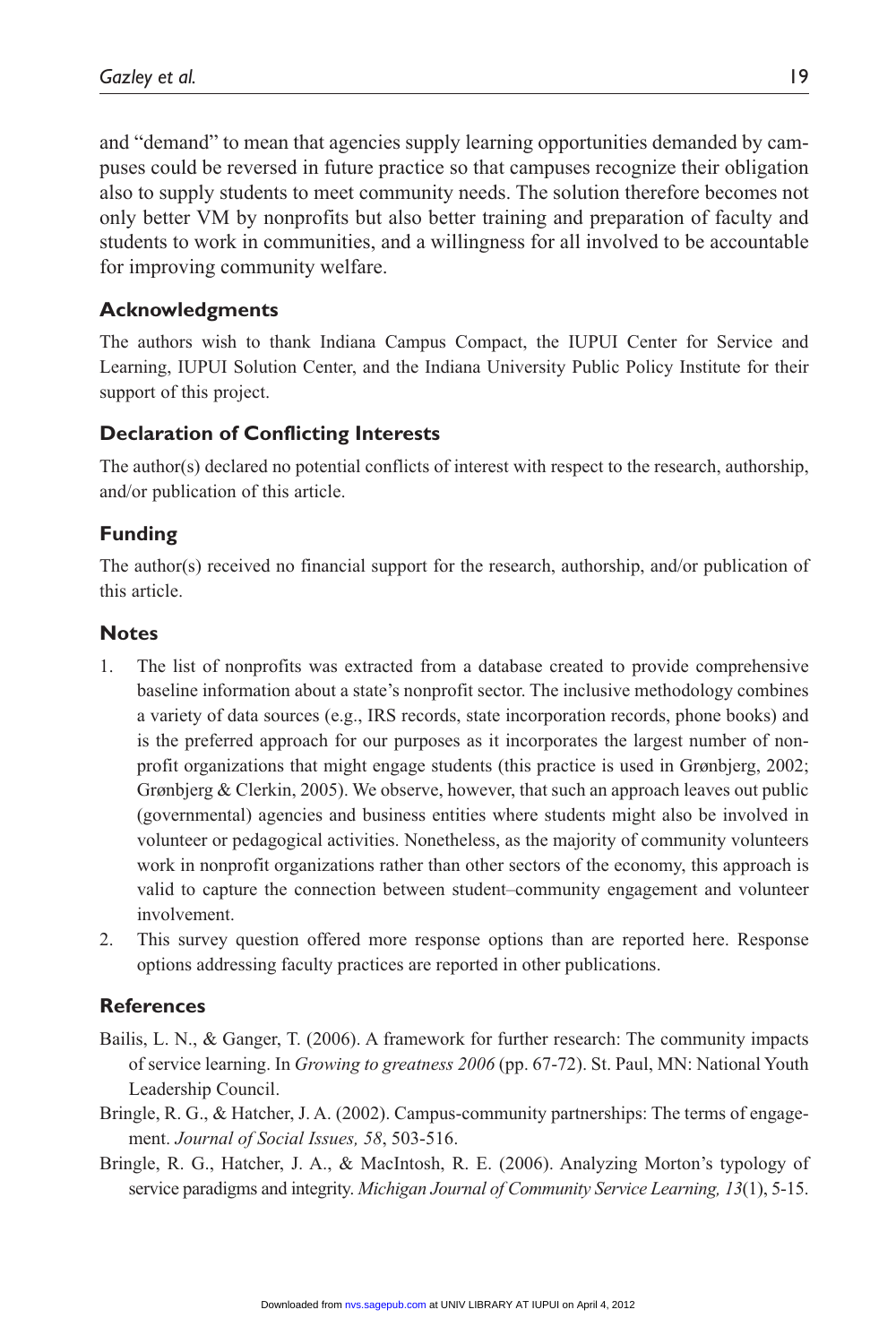- Bringle, R. G., & Hatcher, J. A. (1996). Implementing service learning in higher education. *Journal of Higher Education, 67*, 221-239.
- Brudney, J. L. (1990). *Fostering volunteer programs in the public sector*. San Francisco, CA: Jossey-Bass.
- Bushouse, B. K. (2005). Community nonprofit organizations and service-learning: Resource constraints to building partnerships with universities. *Michigan Journal of Community Service Learning, 12*(1), 32-40.
- Butin, D. (2006). The limits of service-learning in higher education. *Review of Higher Education, 29*, 473-498.
- Connors, T. D. (Ed.). (1995). *The volunteer management handbook*. New York, NY: John Wiley.
- Cruz, N. I., & Giles, D. E., Jr. (2000, Fall). Where's the community in service learning? [Special issue]. *Michigan Journal of Community Service Learning*, 28-34.
- Dote, L., Cramer, K., Dietz, N., & Grimm, R., Jr. (2006). *College students helping America*. Washington, DC: Corporation for National and Community Service.
- Edwards, B., Mooney, L., & Heald, C. (2001). Who is being served? The impact of student volunteering on local community organizations. *Nonprofit and Voluntary Sector Quarterly, 30*, 444-461.
- Ellis, S. J. (2002). The wrong way to encourage volunteerism. *Chronicle of philanthropy*. Retrieved from http://philanthropy.com/premium/articles/v14/i09/09003701.htm
- Gazley, B., & Brudney, J. L. (2005). Volunteer involvement in local government after September 11: The continuing question of capacity. *Public Administration Review, 65*(2), 131-142.
- Gazley, B., Littlepage, L., & Myers, C. (2007). *Volunteer management capacity and student service-learners: A study of Indiana community agencies*. Indianapolis: Indiana University Public Policy Institute.
- Giles, D. J., & Eyler, J. (1998). A service learning research agenda for the next five years. *New Directions for Teaching and Learning, 73*, 65-72.
- Griffith, J. (2010). Community service among a panel of beginning college students: Its prevalence and relationship to having been required and to supporting "capital." *Nonprofit and Voluntary Sector Quarterly, 39*, 884-900.
- Griffith, J. (2011). A decade of helping: Community service among recent high school graduates attending college. *Nonprofit and Voluntary Sector Quarterly*. Advance online publication. doi:10.1177/0899764011417720
- Grimm, R., Jr., Dietz, N., Foster-Bey, J., Reingold, D., & Nesbit, R. (2006). *Volunteer growth in America: A review of trends since 1974*. Washington, DC: Corporation for National and Community Service.
- Grønbjerg, K. A. (2002). Evaluating nonprofit databases. *American Behavioral Scientist, 45*, 1741-1777.
- Grønbjerg, K. A., & Clerkin, R. M. (2005). Examining the landscape of Indiana's nonprofit sector: Does what you know depend on where you look? *Nonprofit and Voluntary Sector Quarterly, 34*, 232-259.
- Hager, M., & Brudney, J. L. (2004). *Volunteer management practices and retention of volunteers*. Washington, DC: The Urban Institute.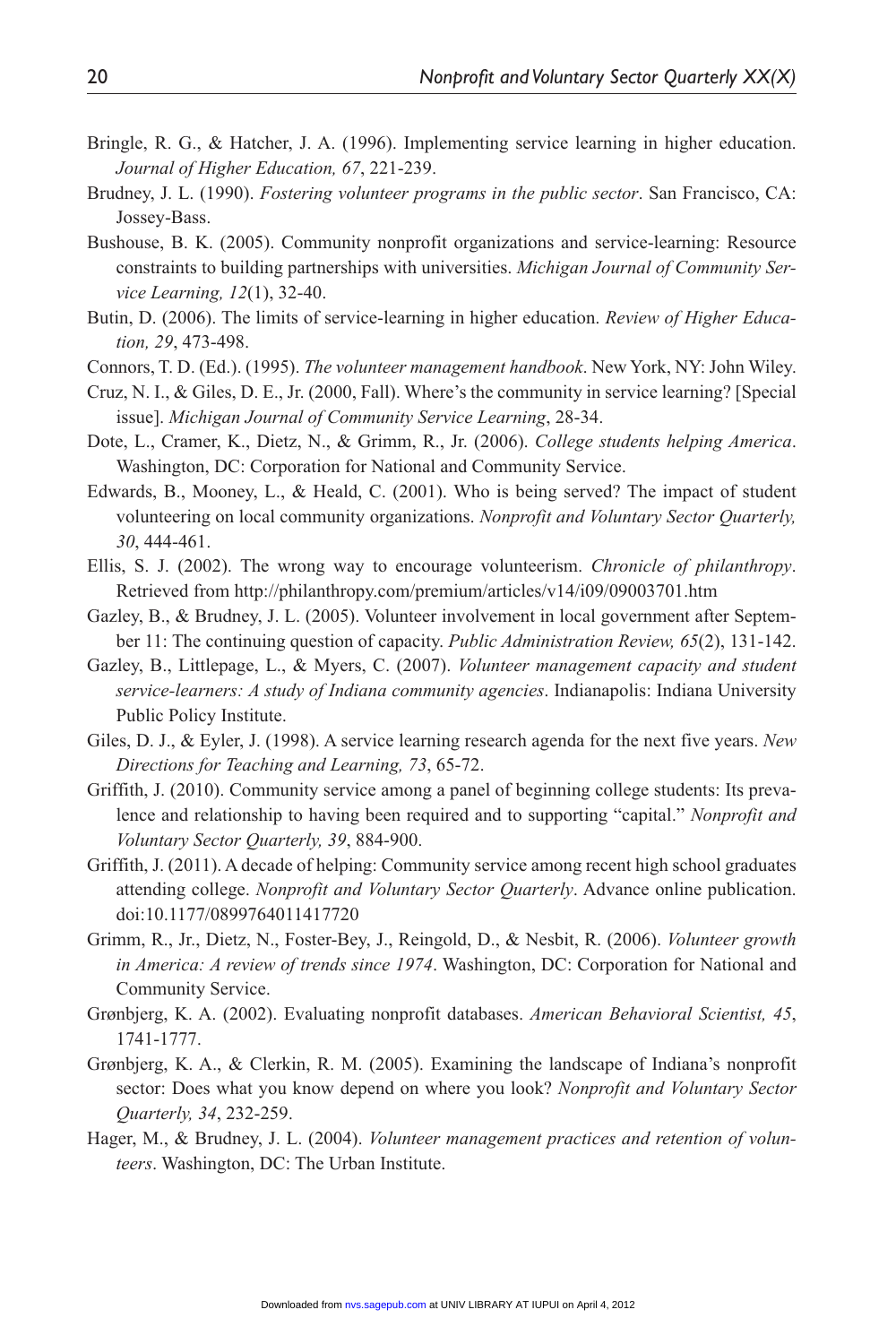- Imperial, M. T., Perry, J. L., & Katula, M. C. (2007). Incorporating service learning into public affairs programs: Lessons from the literature. *Journal of Public Affairs Education, 13*, 243-264.
- Jones, S. R. (2003). Principles and profiles of exemplary partnerships with community agencies. In B. Jacoby (Ed.), *Building partnerships for Service-learning* (pp. 151-173). San Francisco, CA: Jossey-Bass.
- Leete, L. (2006). Work in the nonprofit sector. In W. W. Powell & R. Steinberg (Eds.), *The nonprofit sector: A research handbook* (2nd ed., pp. 59-179). New Haven, CT: Yale University Press.
- Littlepage, L., Gazley, B., & Bennett, T. (2012). Service-learning from the "supply side": Community capacity to engage students. *Nonprofit Management and Leadership, 22*(3).
- McCurley, S., & Lynch, R. (1996). *Volunteer management: Mobilizing all the resources of the community*. Downers Grove, IL: Heritage Arts.
- Moely, B., Furco, A., & Reed, J. (2008). Charity and social change: The impact of individual preferences on service learning outcomes. *Michigan Journal of Community Service Learning, 14*(3), 37-48.
- Morton, K. (1995). The irony of service: Charity, project, and social change in service learning. *Michigan Journal of Community Service Learning, 2*(1), 19-32.
- National Human Services Assembly. (2004). *From research to action: A unified national response to the 2004 Volunteer Management Capacity Study*. Washington, DC: NHSA.
- Porter, J. R., Summers, M., Toton, S., & Aisenstein, H. (2008). Service-learning with a food stamp enrollment campaign: Community and student benefits. *Michigan Journal of Community Service Learning, 14*(2), 66-75.
- Pryor, J. H., Hurtado, S., DeAngelo, L., Palucki Blake, L., & Tran, S. (2009). *The American freshman: National norms fall 2009*. Los Angeles, CA: Higher Education Research Institute, UCLA.
- Rogelberg, S. G., Allen, J. A., Conway, J. M., Goh, A., Currie, L., & McFarland, B. (2010). Employee experiences with volunteers: Assessment, description, antecedents, and outcomes. *Nonprofit Management and Leadership, 20*, 423-444.
- Sandy, M., & Holland, B. A. (2006). Different worlds and common ground: Community partner perspectives on campus-community partnerships. *Michigan Journal of Community Service Learning, 13*(1), 30-43.
- Stoecker, R., & Tryon, E. (2009). *The unheard voices: Community organizations and service learning*. Philadelphia, PA: Temple University Press.
- The Grantmaker Forum on Community and National Service. (2003). *The cost of a volunteer: What it takes to provide a quality volunteer experience*. Berkeley, CA: Author.
- Vernon, A., & Ward, K. (1999). Campus and community partnerships: Assessing impacts and strengthening connections. *Michigan Journal of Community Service Learning, 6*(1), 30-37.
- Worrall, L. (2007). Asking the community: A case study of community partner perspectives. *Michigan Journal of Community Service Learning, 14*(1), 5-17.
- Zlotkowski, E. (1998). A service learning approach to faculty development. *New Directions for Teaching and Learning, 73*, 81-89.